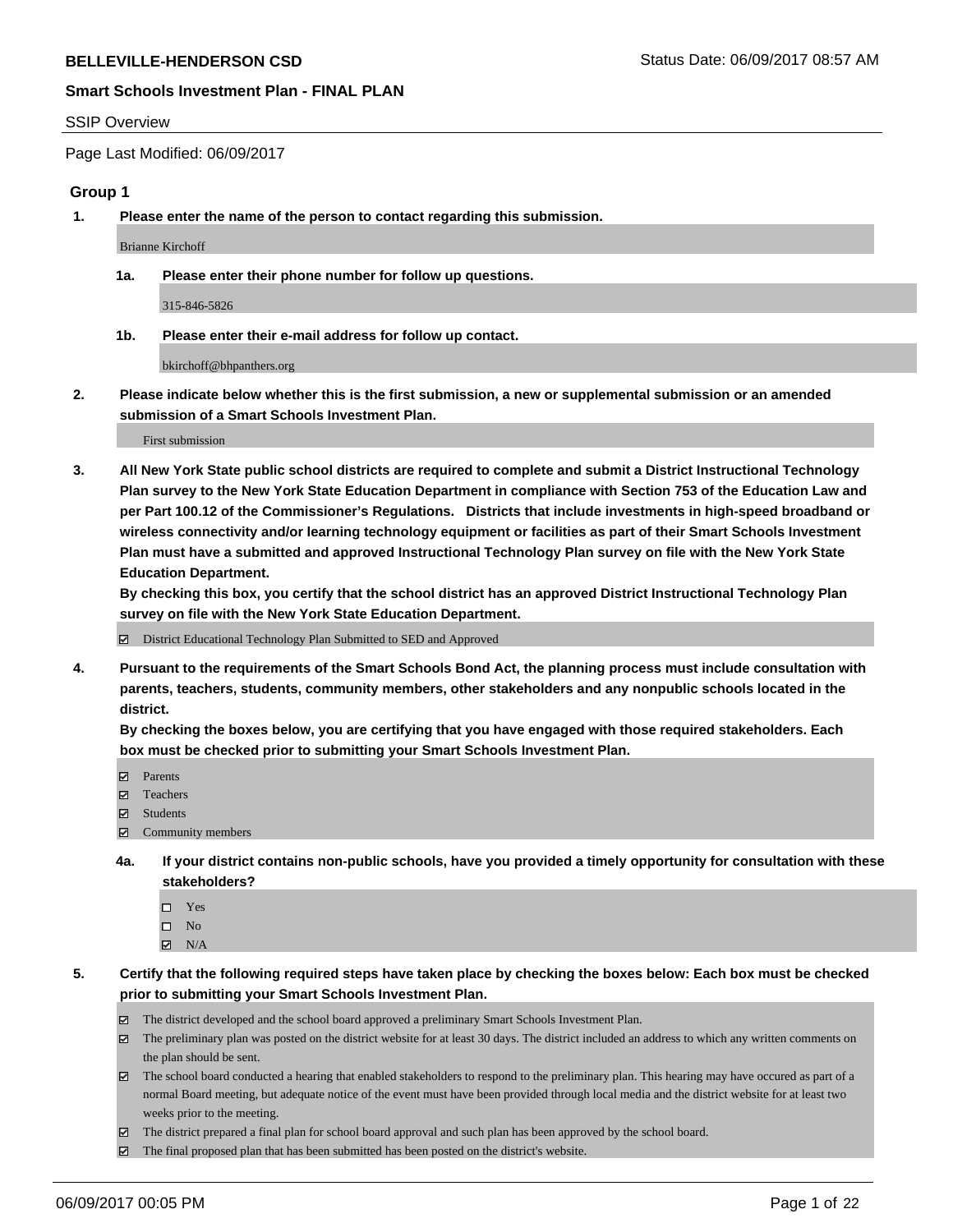#### SSIP Overview

Page Last Modified: 06/09/2017

**5a. Please upload the proposed Smart Schools Investment Plan (SSIP) that was posted on the district's website, along with any supporting materials. Note that this should be different than your recently submitted Educational Technology Survey. The Final SSIP, as approved by the School Board, should also be posted on the website and remain there during the course of the projects contained therein.**

Smart Bond Final Investment Plan posted.docx MORIC quote for smart bond investment.pdf

**5b. Enter the webpage address where the final Smart Schools Investment Plan is posted. The Plan should remain posted for the life of the included projects.**

www.bhpanthers.org

**6. Please enter an estimate of the total number of students and staff that will benefit from this Smart Schools Investment Plan based on the cumulative projects submitted to date.**

600

**7. An LEA/School District may partner with one or more other LEA/School Districts to form a consortium to pool Smart Schools Bond Act funds for a project that meets all other Smart School Bond Act requirements. Each school district participating in the consortium will need to file an approved Smart Schools Investment Plan for the project and submit a signed Memorandum of Understanding that sets forth the details of the consortium including the roles of each respective district.**

 $\Box$  The district plans to participate in a consortium to partner with other school district(s) to implement a Smart Schools project.

**8. Please enter the name and 6-digit SED Code for each LEA/School District participating in the Consortium.**

| <b>Partner LEA/District</b> | <b>ISED BEDS Code</b> |
|-----------------------------|-----------------------|
| (No Response)               | (No Response)         |

**9. Please upload a signed Memorandum of Understanding with all of the participating Consortium partners.**

(No Response)

**10. Your district's Smart Schools Bond Act Allocation is:**

\$378,728

**11. Enter the budget sub-allocations by category that you are submitting for approval at this time. If you are not budgeting SSBA funds for a category, please enter 0 (zero.) If the value entered is \$0, you will not be required to complete that survey question.**

|                                       | Sub-               |
|---------------------------------------|--------------------|
|                                       | <b>Allocations</b> |
| <b>School Connectivity</b>            | 241,844            |
| Connectivity Projects for Communities | $\overline{0}$     |
| <b>Classroom Technology</b>           | 103,728            |
| Pre-Kindergarten Classrooms           | $\overline{0}$     |
| Replace Transportable Classrooms      | $\Omega$           |
| High-Tech Security Features           | $\overline{0}$     |
| <b>Totals:</b>                        | 345,572            |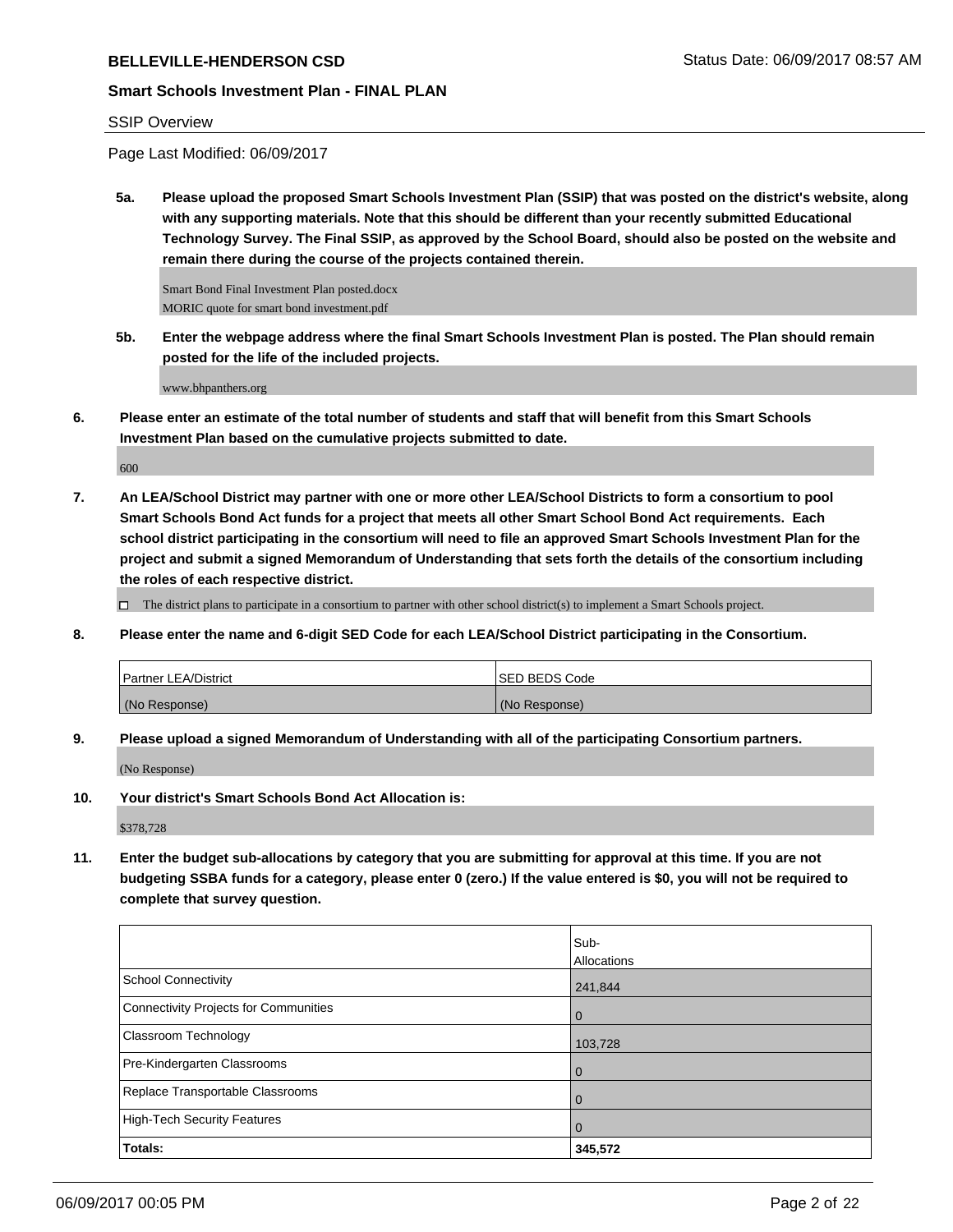#### School Connectivity

Page Last Modified: 05/30/2017

## **Group 1**

- **1. In order for students and faculty to receive the maximum benefit from the technology made available under the Smart Schools Bond Act, their school buildings must possess sufficient connectivity infrastructure to ensure that devices can be used during the school day. Smart Schools Investment Plans must demonstrate that:**
	- **sufficient infrastructure that meets the Federal Communications Commission's 100 Mbps per 1,000 students standard currently exists in the buildings where new devices will be deployed, or**
	- **is a planned use of a portion of Smart Schools Bond Act funds, or**
	- **is under development through another funding source.**

**Smart Schools Bond Act funds used for technology infrastructure or classroom technology investments must increase the number of school buildings that meet or exceed the minimum speed standard of 100 Mbps per 1,000 students and staff within 12 months. This standard may be met on either a contracted 24/7 firm service or a "burstable" capability. If the standard is met under the burstable criteria, it must be:**

**1. Specifically codified in a service contract with a provider, and**

**2. Guaranteed to be available to all students and devices as needed, particularly during periods of high demand, such as computer-based testing (CBT) periods.**

**Please describe how your district already meets or is planning to meet this standard within 12 months of plan submission.**

The district already meets the requirement by using the service provider Spectrum Cable with primary internet access bandwidth of 1GB.

- **1a. If a district believes that it will be impossible to meet this standard within 12 months, it may apply for a waiver of this requirement, as described on the Smart Schools website. The waiver must be filed and approved by SED prior to submitting this survey.**
	- By checking this box, you are certifying that the school district has an approved waiver of this requirement on file with the New York State Education Department.

#### **2. Connectivity Speed Calculator (Required)**

|                         | I Number of<br><b>Students</b> | Multiply by<br>100 Kbps | Divide by 1000 Current Speed<br>to Convert to<br>Required<br>Speed in Mb | lin Mb | Expected<br>Speed to be<br>Attained Within Required<br>12 Months | <b>Expected Date</b><br><b>When</b><br>Speed Will be<br><b>Met</b> |
|-------------------------|--------------------------------|-------------------------|--------------------------------------------------------------------------|--------|------------------------------------------------------------------|--------------------------------------------------------------------|
| <b>Calculated Speed</b> | 500                            | 50,000                  | 50                                                                       | 1000   | 1000                                                             | currently met                                                      |

## **3. Describe how you intend to use Smart Schools Bond Act funds for high-speed broadband and/or wireless connectivity projects in school buildings.**

The District will purchase the necessary infrastructure to be able to handle a minimum of 100MB to a maximum of 10GB. This includes the purchase and installation of wi-fi equipment & management (wireless access points, servers, cable plant, new data rack equipment such (as Racks, Patch Panels, PDU's & fiber backbone. Also network equipment (POE Switches) to allow full building wireless access.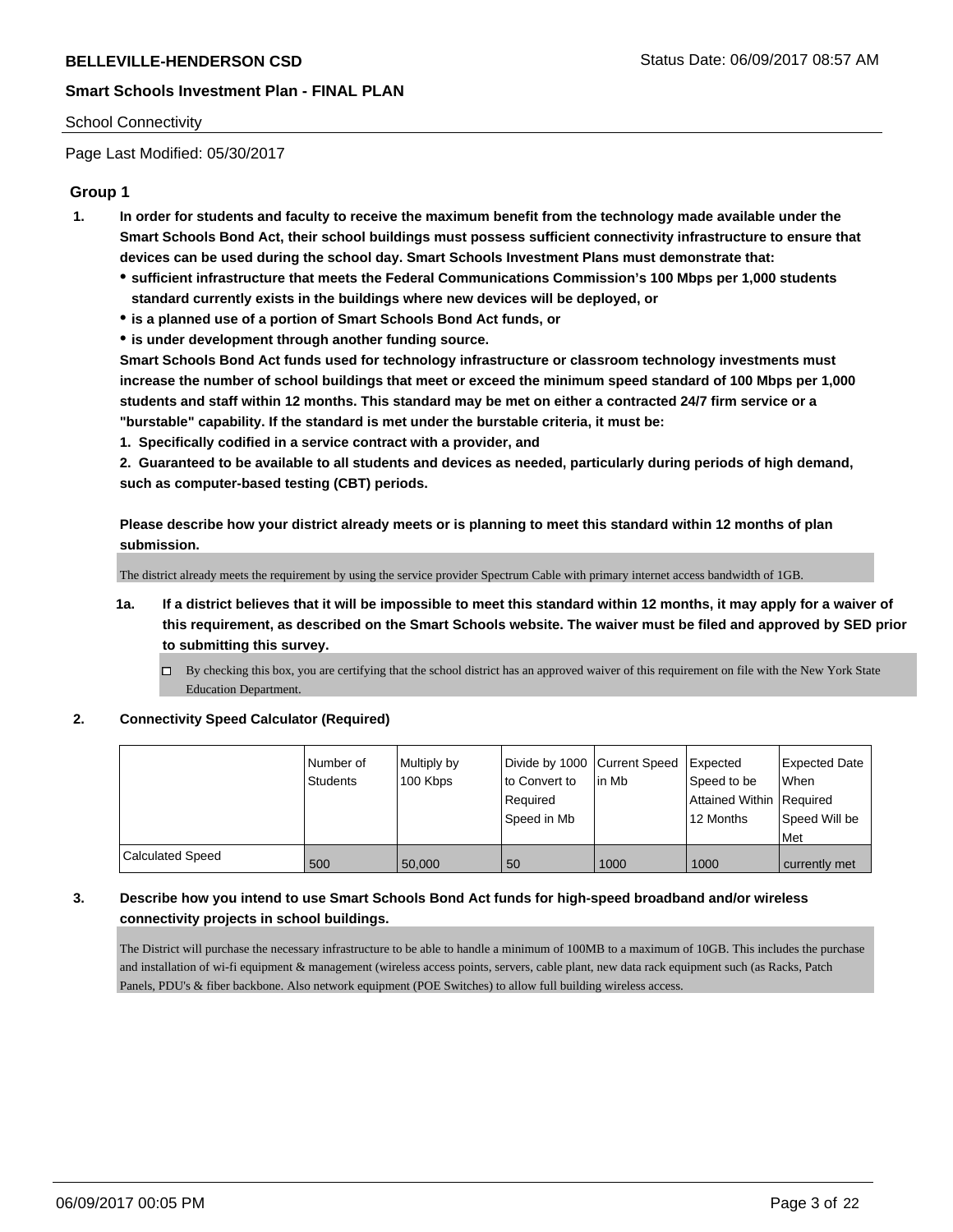#### School Connectivity

Page Last Modified: 05/30/2017

**4. Describe the linkage between the district's District Instructional Technology Plan and the proposed projects. (There should be a link between your response to this question and your response to Question 1 in Part E. Curriculum and Instruction "What are the district's plans to use digital connectivity and technology to improve teaching and learning?)**

The District plans to use pc's, laptops,tablets, projectors, document cameras, and Smartboard technology to improve teaching and learning. It will use the upgraded wi-fi capacity in order to use the devices available building wide. Plans are being developed for the use of one-to-one devices by all students.Teachers will integrate the use of devices into their instructional plan. During large group instruction the worksheet or textbook used by the student can be displayed for all the class to see. Actual modeling and instruction will take place using these technologies. The district plans to provide teacher training as needed in order to use the technology's full capacity.

**5. If the district wishes to have students and staff access the Internet from wireless devices within the school building, or in close proximity to it, it must first ensure that it has a robust Wi-Fi network in place that has sufficient bandwidth to meet user demand.**

**Please describe how you have quantified this demand and how you plan to meet this demand.**

The district does not have the wi-fi capacity in all classrooms. In order to make the technology available throughout the building the district will be installing a wireless network throughout the building and on the outside structure. Wireless access points will be placed in every classroom, along with the cafeteria, auditorium, gymnasium, office areas, and lobby area. Directional wireless access points will be placed on the outside of the building providing wireless access to athletic fields, playgrounds, and technology areas. This will provide the district wireless access throughout the district building and outside the building. The available bandwidth will be above the minimum requirement of 100MB when completed.

**6. As indicated on Page 5 of the guidance, the Office of Facilities Planning will have to conduct a preliminary review of all capital projects, including connectivity projects.**

**Please indicate on a separate row each project number given to you by the Office of Facilities Planning.**

| <b>Project Number</b>    |  |
|--------------------------|--|
| 22-09-09-04-0-010-008-SB |  |

**7. Certain high-tech security and connectivity infrastructure projects may be eligible for an expedited review process as determined by the Office of Facilities Planning.**

**Was your project deemed eligible for streamlined review?**

No

**8. Include the name and license number of the architect or engineer of record.**

| Name                   | License Number |
|------------------------|----------------|
| <b>Patrick Currier</b> | 27152          |

**9. If you are submitting an allocation for School Connectivity complete this table. Note that the calculated Total at the bottom of the table must equal the Total allocation for this category that you entered in the SSIP Overview overall budget.**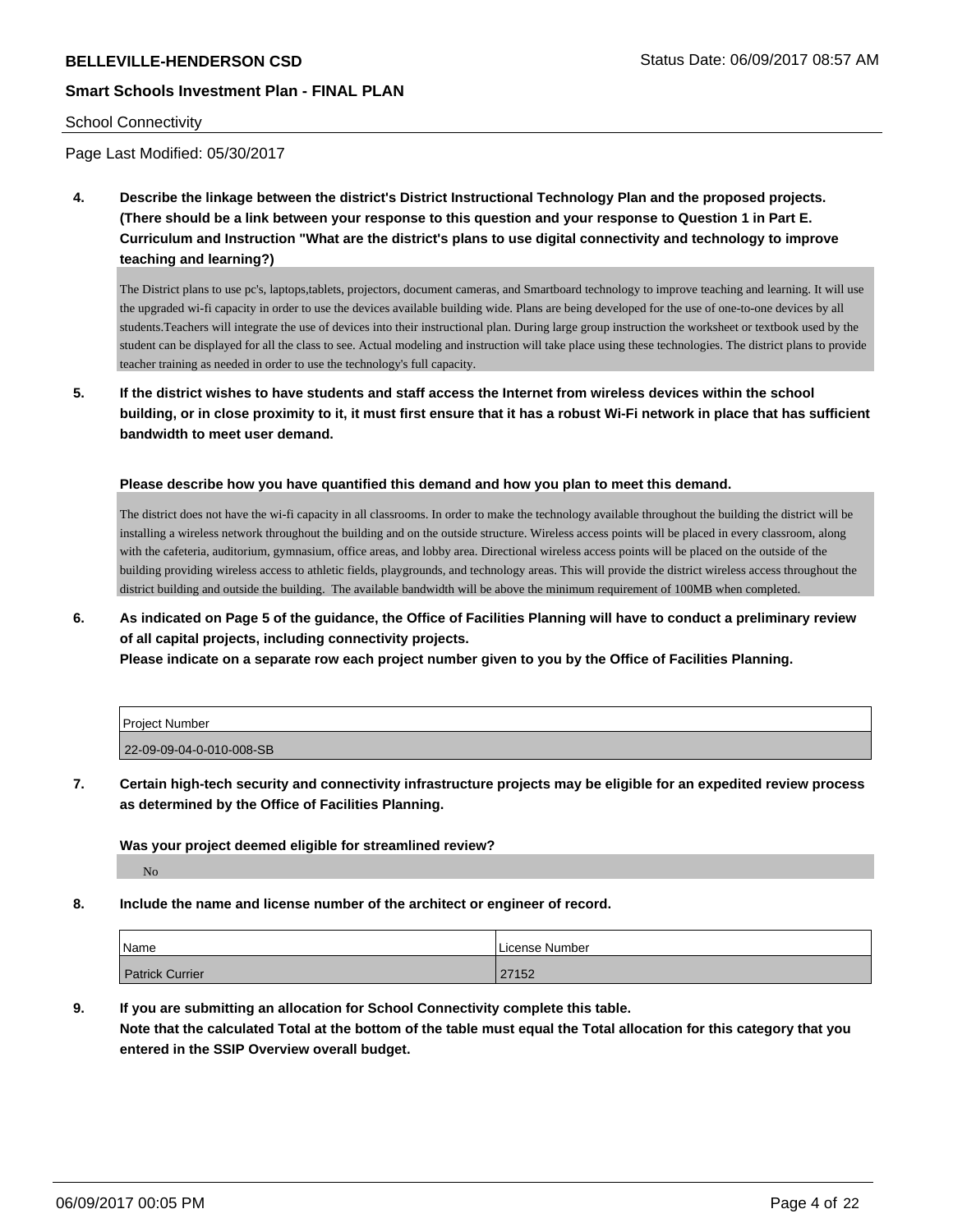## School Connectivity

Page Last Modified: 05/30/2017

|                                            | Sub-          |
|--------------------------------------------|---------------|
|                                            | Allocation    |
| Network/Access Costs                       | 166,705       |
| <b>Outside Plant Costs</b>                 | (No Response) |
| School Internal Connections and Components | 71,589        |
| <b>Professional Services</b>               | (No Response) |
| Testing                                    | (No Response) |
| <b>Other Upfront Costs</b>                 | (No Response) |
| <b>Other Costs</b>                         | 3,550         |
| Totals:                                    | 241,844       |

**10. Please detail the type, quantity, per unit cost and total cost of the eligible items under each sub-category. This is especially important for any expenditures listed under the "Other" category. All expenditures must be eligible for tax-exempt financing to be reimbursed through the SSBA. Sufficient detail must be provided so that we can verify this is the case. If you have any questions, please contact us directly through smartschools@nysed.gov. NOTE: Wireless Access Points should be included in this category, not under Classroom Educational Technology, except those that will be loaned/purchased for nonpublic schools.**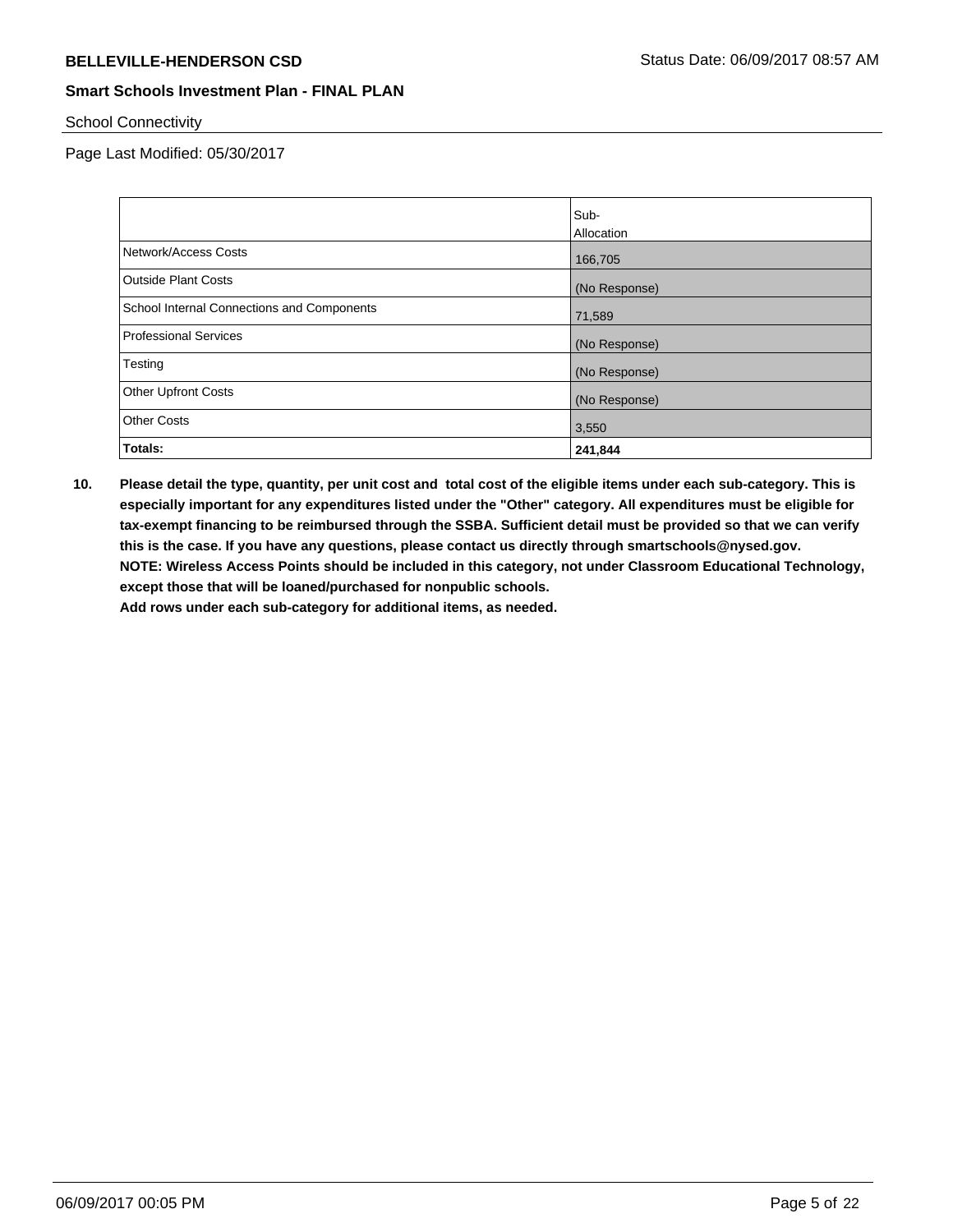# School Connectivity

Page Last Modified: 05/30/2017

| Select the allowable expenditure<br>type.<br>Repeat to add another item under<br>each type. | Item to be purchased                                                                           | Quantity       | Cost per Item | <b>Total Cost</b> |
|---------------------------------------------------------------------------------------------|------------------------------------------------------------------------------------------------|----------------|---------------|-------------------|
| <b>Network/Access Costs</b>                                                                 | V2-11113-C-T Bubble W/T - Bar Plate                                                            | 3              | 71            | 213               |
| <b>Network/Access Costs</b>                                                                 | AP-324 Aruba AP-324 Wireless<br>Access Point 802.11/ac                                         | 2              | 907           | 1,814             |
| <b>Network/Access Costs</b>                                                                 | AP-314 Aruba AP 314 Wireless acess<br>point                                                    | 8              | 647           | 5,174             |
| <b>Network/Access Costs</b>                                                                 | AP-220-MNT-W1W Aruba Access<br>Point Mount Kit                                                 | 10             | 16            | 162               |
| <b>Network/Access Costs</b>                                                                 | AP-ANT-1W;W;2.4-2.5GHZ (4dBi/ 4.9-<br>5.875GHZ                                                 | 40             | 20            | 780               |
| <b>Network/Access Costs</b>                                                                 | AP-274; Aruba-274 Outdoor Wireless<br>access points                                            | 5              | 1,037         | 5,184             |
| <b>Network/Access Costs</b>                                                                 | AP-Lar-1 Aruba Outdoor Antenna<br>30<br><b>Lighting Arrestor</b>                               |                | 98            | 2,925             |
| <b>Network/Access Costs</b>                                                                 | vendor credit                                                                                  | 1              | $-20,000$     | $-20,000$         |
| <b>Other Costs</b>                                                                          | order processing and delivery                                                                  | 1              | 3,550         | 3,550             |
| <b>Connections/Components</b>                                                               | cabling                                                                                        | 1              | 43,373        | 43,373            |
| <b>Network/Access Costs</b>                                                                 | 42U,48U and ES Rack                                                                            | 3              | 999           | 3,000             |
| <b>Network/Access Costs</b>                                                                 | Ap9551 - Rack PDU                                                                              | 3              | 144           | 432               |
| <b>Network/Access Costs</b>                                                                 | AP-325; Aruba AP-325 Wireless Point                                                            | 5              | 907           | 4,534             |
| <b>Network/Access Costs</b>                                                                 | AP-315 Aruba AP-315 Wireless<br><b>Acesss Point</b>                                            | 65             | 647           | 42,039            |
| <b>Network/Access Costs</b>                                                                 | MA-WE2458-3H2B Mars 2.3-2.7                                                                    | 10             | 191           | 1,912             |
| <b>Network/Access Costs</b>                                                                 | CP-HW-5K Aruba Clearpass Policy<br>Manager 5K HW Appliance                                     | $\overline{c}$ | 14,625        | 29,250            |
| Network/Access Costs                                                                        | 7205 US Aruba 7205, 2x 10GBASE-X                                                               | 2              | 8,447         | 16.894            |
| <b>Network/Access Costs</b>                                                                 | LIC-AP; Capacity license to enable<br>support for one Access Point on a<br>mobility controller |                | 49            | 6,240             |
| <b>Connections/Components</b>                                                               | SFP-10GE-LRM; 10GBASE-LRM SFG                                                                  | $\overline{2}$ | 874           | 1,748             |
| <b>Network/Access Costs</b>                                                                 | WS-C4500X-16DFP+; Catalyst 45000-<br>X                                                         | $\mathbf{1}$   | 9,244         | 9,244             |
| <b>Connections/Components</b>                                                               | C2960X-STACK=;Flexstaf                                                                         | 12             | 690           | 8,265             |
| <b>Connections/Components</b>                                                               | SFP-10G-SR= 10GBASESR SFG                                                                      | 9              | 575           | 5,174             |
| Network/Access Costs                                                                        | C4KX-PWR-750AC-R=;750W AC<br>FRONT TO BACK POWER SUPPLY                                        | 1              | 1,156         | 1,156             |
| Network/Access Costs                                                                        | C4KX-PWR-750AC-R POWER                                                                         | 1              | 1,156         | 1,156             |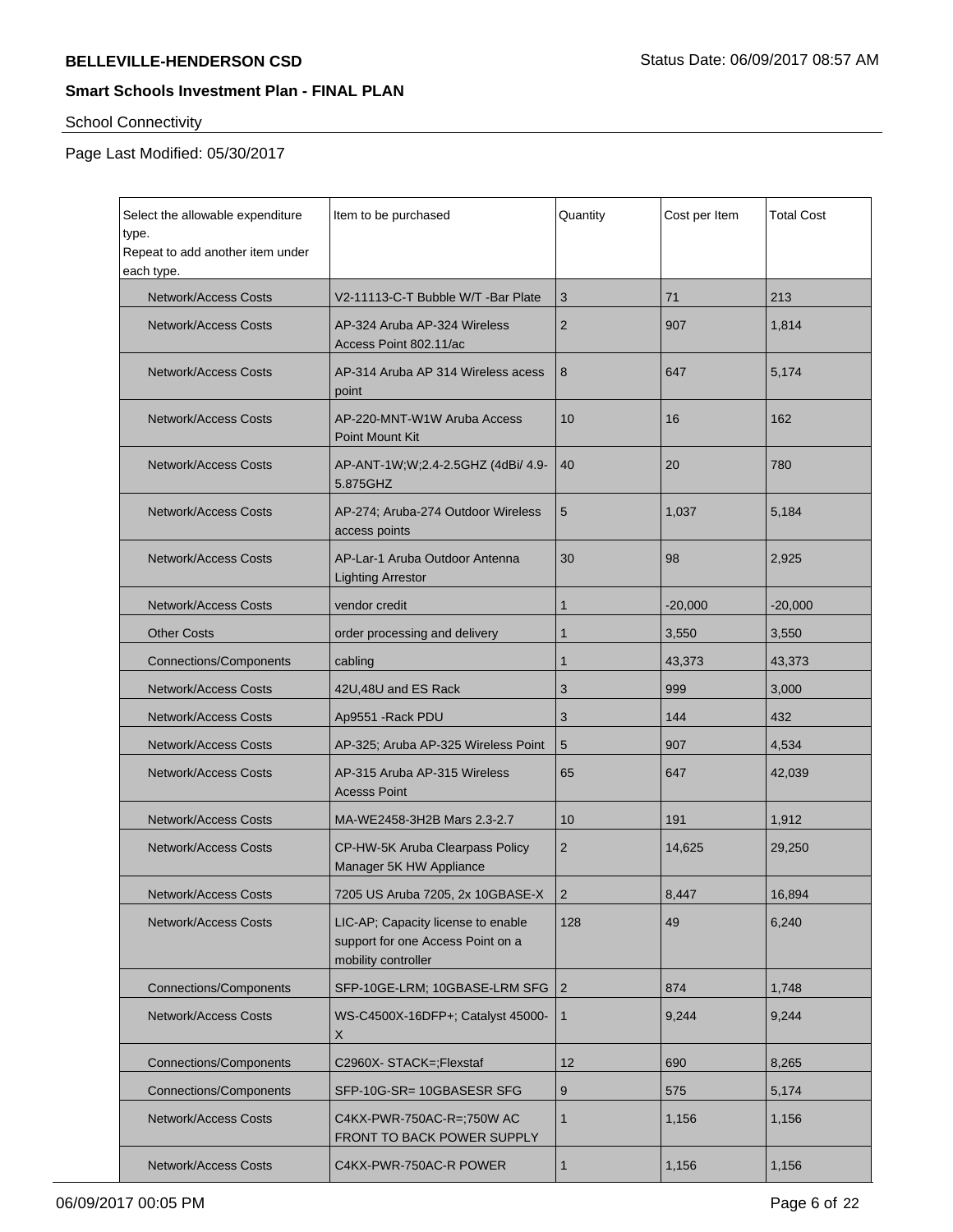# School Connectivity

Page Last Modified: 05/30/2017

| Select the allowable expenditure<br>type. | Item to be purchased                                 | Quantity       | Cost per Item | <b>Total Cost</b> |
|-------------------------------------------|------------------------------------------------------|----------------|---------------|-------------------|
| Repeat to add another item under          |                                                      |                |               |                   |
| each type.                                |                                                      |                |               |                   |
|                                           | <b>SUPPLY</b>                                        |                |               |                   |
| <b>Connections/Components</b>             | CAB-STK-E1M; 1M FLEXSTACK<br><b>STAKING CABLE</b>    | 12             | 58            | 693               |
| Network/Access Costs                      | ws-c296OX-48FPD-CAT2960 X PORT<br>POE +LAN BASE 740W | 12             | 4,264         | 51,168            |
| <b>Connections/Components</b>             | <b>WIRELESS RIC INSTALL CONFIG</b>                   | 20             | 570           | 11,400            |
| Network/Access Costs                      | APC S MART-UPS X 300VA RK/TWR                        | $\mathbf{1}$   | 1,290         | 1,290             |
| Network/Access Costs                      | APC S MART-UPS 2200VA LCD RM<br><b>2U 120V/REG</b>   | $\overline{2}$ | 1,069         | 2,138             |
| <b>Connections/Components</b>             | <b>UPS INSTALL</b>                                   | 2              | 468           | 936               |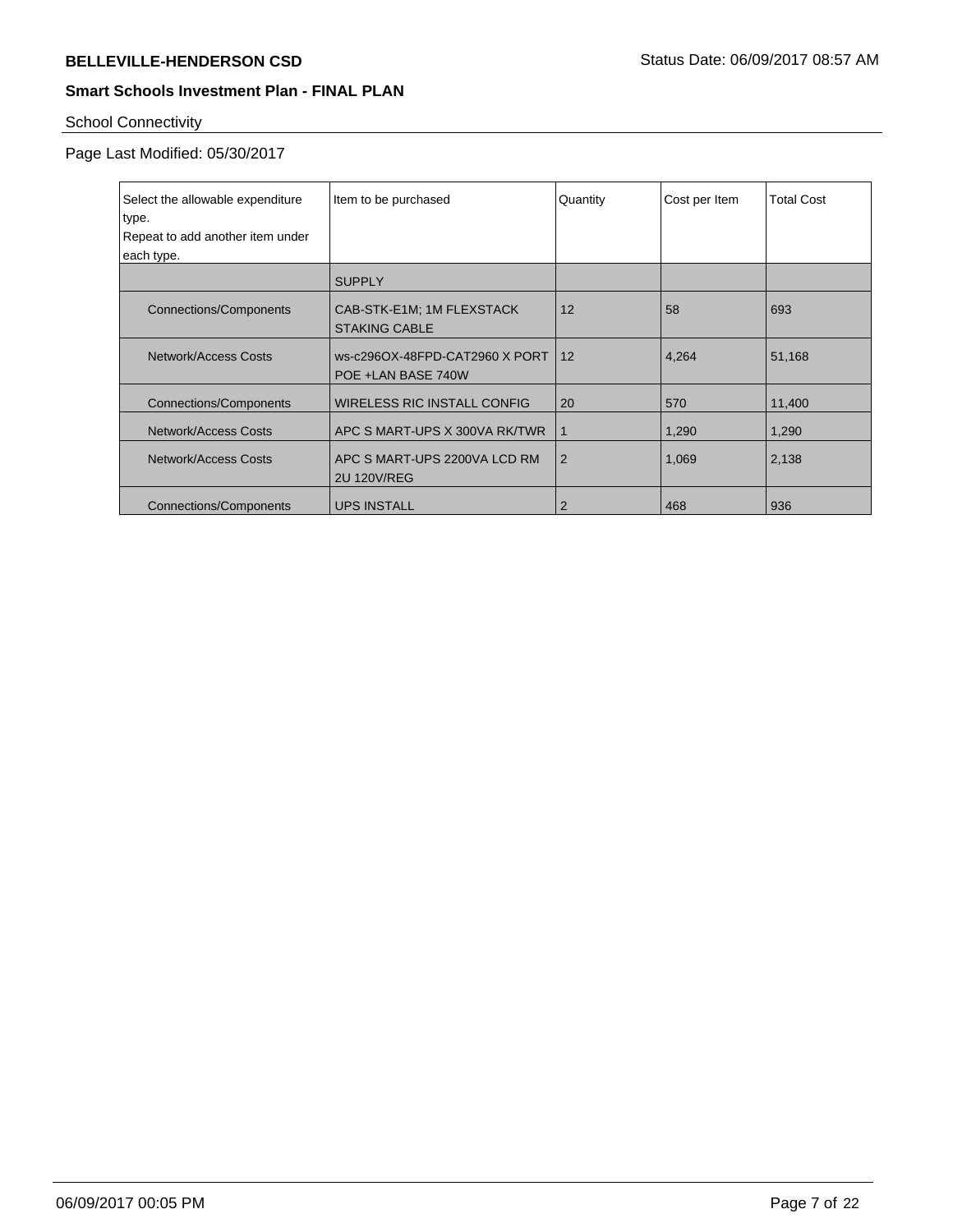Community Connectivity (Broadband and Wireless)

Page Last Modified: 05/30/2017

#### **Group 1**

**1. Describe how you intend to use Smart Schools Bond Act funds for high-speed broadband and/or wireless connectivity projects in the community.**

(No Response)

**2. Please describe how the proposed project(s) will promote student achievement and increase student and/or staff access to the Internet in a manner that enhances student learning and/or instruction outside of the school day and/or school building.**

(No Response)

.

**3. Community connectivity projects must comply with all the necessary local building codes and regulations (building and related permits are not required prior to plan submission).**

 $\Box$  I certify that we will comply with all the necessary local building codes and regulations.

- **4. Please describe the physical location of the proposed investment.**
- **5. Please provide the initial list of partners participating in the Community Connectivity Broadband Project, along with their Federal Tax Identification (Employer Identification) number.**

| <b>Project Partners</b> | Federal ID#   |
|-------------------------|---------------|
| (No Response)           | (No Response) |

**6. If you are submitting an allocation for Community Connectivity, complete this table. Note that the calculated Total at the bottom of the table must equal the Total allocation for this category that you entered in the SSIP Overview overall budget.**

|                                    | Sub-Allocation |
|------------------------------------|----------------|
| Network/Access Costs               | (No Response)  |
| Outside Plant Costs                | (No Response)  |
| <b>Tower Costs</b>                 | (No Response)  |
| <b>Customer Premises Equipment</b> | (No Response)  |
| <b>Professional Services</b>       | (No Response)  |
| Testing                            | (No Response)  |
| <b>Other Upfront Costs</b>         | (No Response)  |
| <b>Other Costs</b>                 | (No Response)  |
| Totals:                            | 0              |

**7. Please detail the type, quantity, per unit cost and total cost of the eligible items under each sub-category. This is especially important for any expenditures listed under the "Other" category. All expenditures must be capital-bond eligible to be reimbursed through the SSBA. If you have any questions, please contact us directly through smartschools@nysed.gov.**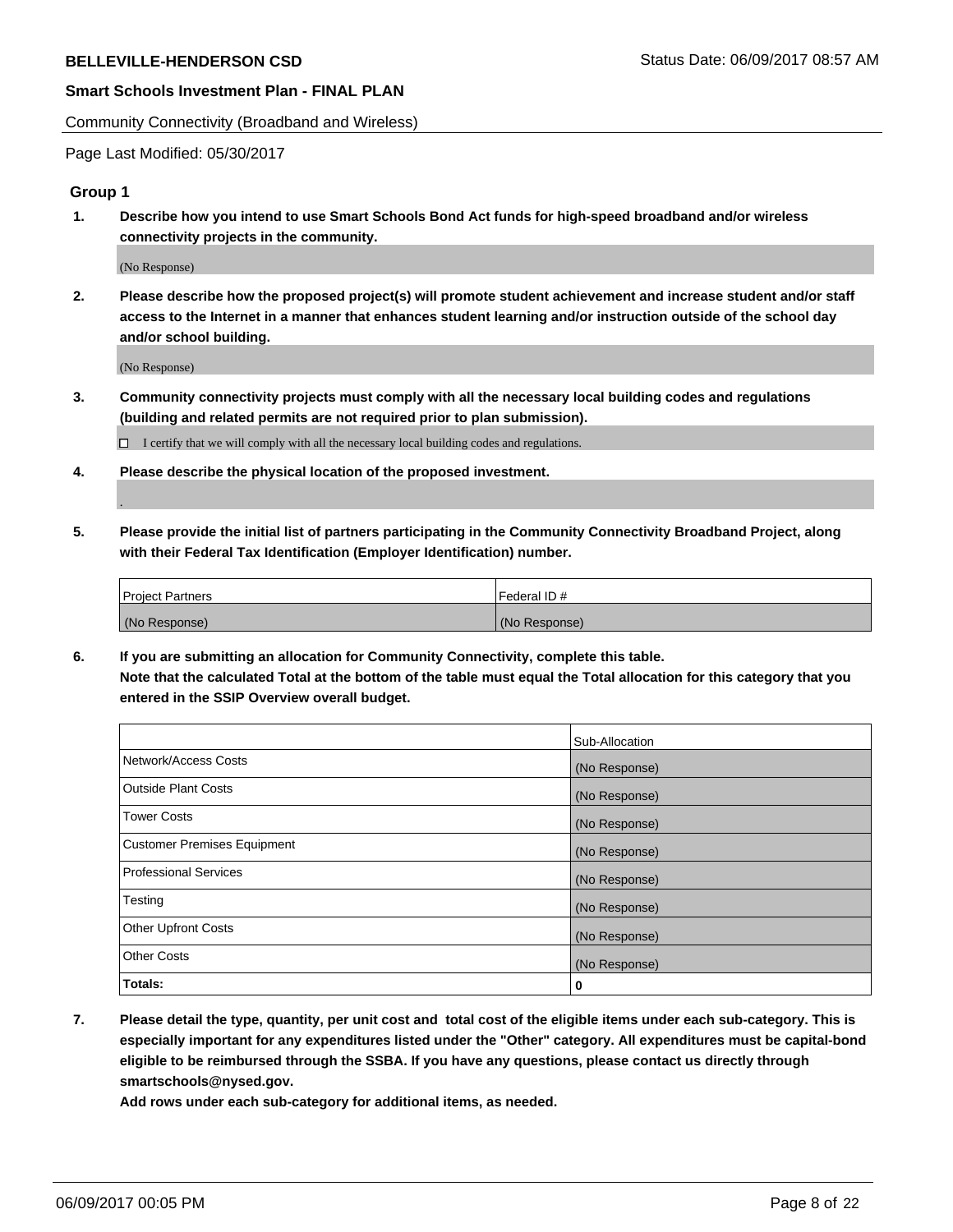# **BELLEVILLE-HENDERSON CSD** Status Date: 06/09/2017 08:57 AM

# **Smart Schools Investment Plan - FINAL PLAN**

Community Connectivity (Broadband and Wireless)

Page Last Modified: 05/30/2017

| Select the allowable expenditure | Item to be purchased | Quantity      | Cost per Item | <b>Total Cost</b> |
|----------------------------------|----------------------|---------------|---------------|-------------------|
| type.                            |                      |               |               |                   |
| Repeat to add another item under |                      |               |               |                   |
| each type.                       |                      |               |               |                   |
| (No Response)                    | (No Response)        | (No Response) | (No Response) | (No Response)     |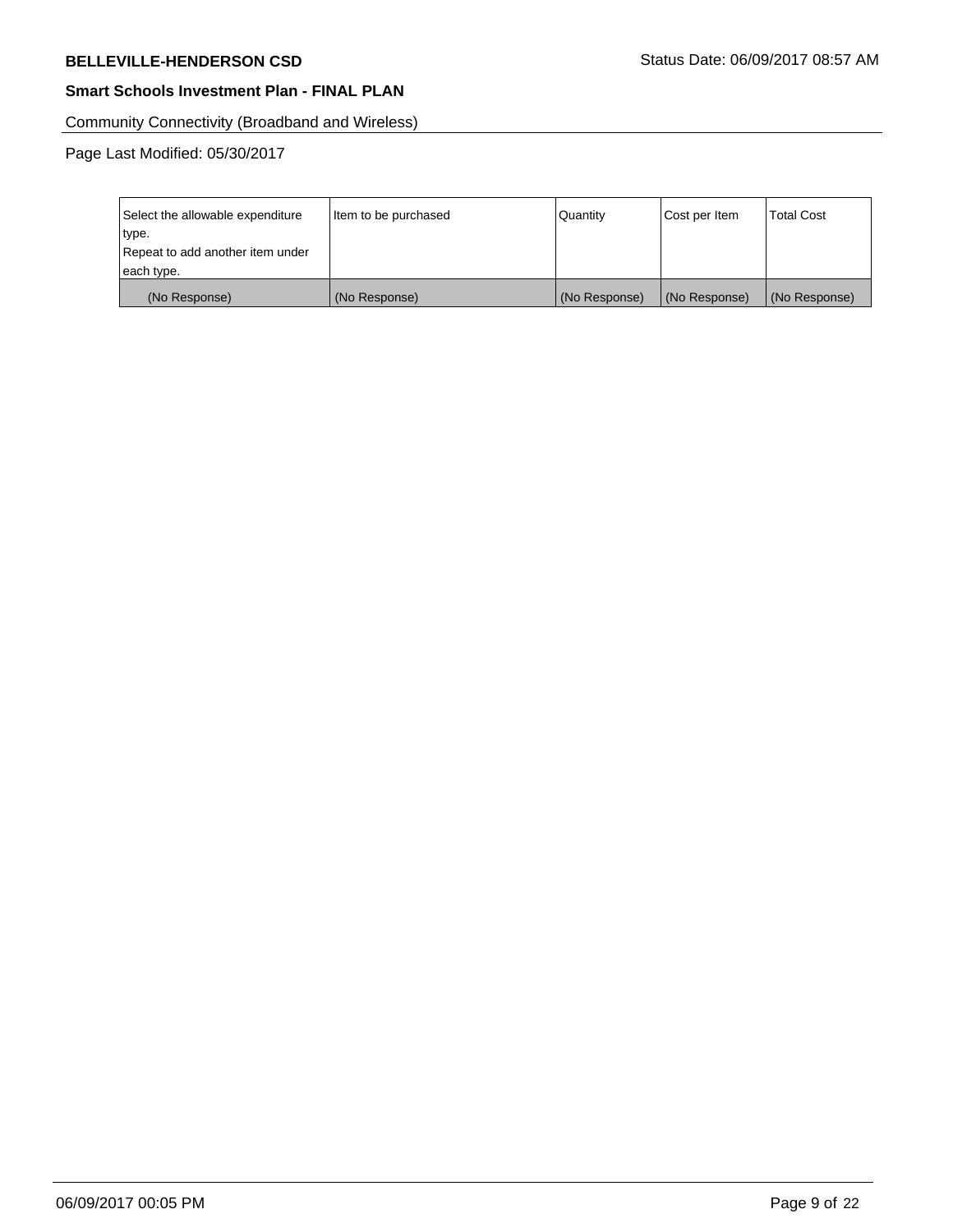#### Classroom Learning Technology

Page Last Modified: 05/30/2017

### **Questions**

**1. In order for students and faculty to receive the maximum benefit from the technology made available under the Smart Schools Bond Act, their school buildings must possess sufficient connectivity infrastructure to ensure that devices can be used during the school day. Smart Schools Investment Plans must demonstrate that sufficient infrastructure that meets the Federal Communications Commission's 100 Mbps per 1,000 students standard currently exists in the buildings where new devices will be deployed, or is a planned use of a portion of Smart Schools Bond Act funds, or is under development through another funding source.**

**Smart Schools Bond Act funds used for technology infrastructure or classroom technology investments must increase the number of school buildings that meet or exceed the minimum speed standard of 100 Mbps per 1,000 students and staff within 12 months. This standard may be met on either a contracted 24/7 firm service or a "burstable" capability. If the standard is met under the burstable criteria, it must be:**

**1. Specifically codified in a service contract with a provider, and**

**2. Guaranteed to be available to all students and devices as needed, particularly during periods of high demand, such as computer-based testing (CBT) periods.**

**Please describe how your district already meets or is planning to meet this standard within 12 months of plan submission.**

The district currently has wi-fi capacity of 1GB through the service provider Spectrum Cable. As part of the Smart School Bond Act project there will be wi-fi access within the entire building and access for all students.

- **1a. If a district believes that it will be impossible to meet this standard within 12 months, it may apply for a waiver of this requirement, as described on the Smart Schools website. The waiver must be filed and approved by SED prior to submitting this survey.**
	- $\Box$  By checking this box, you are certifying that the school district has an approved waiver of this requirement on file with the New York State Education Department.

#### **2. Connectivity Speed Calculator (Required)**

|                         | l Number of<br><b>Students</b> | Multiply by<br>100 Kbps | to Convert to           | Divide by 1000 Current Speed Expected<br>lin Mb | Speed to be                           | Expected Date<br>When |
|-------------------------|--------------------------------|-------------------------|-------------------------|-------------------------------------------------|---------------------------------------|-----------------------|
|                         |                                |                         | Required<br>Speed in Mb |                                                 | Attained Within Required<br>12 Months | Speed Will be<br>Met  |
| <b>Calculated Speed</b> | 500                            | 50,000                  | 50                      | 1gb                                             | 1gb                                   | <b>Currently Met</b>  |

**3. If the district wishes to have students and staff access the Internet from wireless devices within the school building, or in close proximity to it, it must first ensure that it has a robust Wi-Fi network in place that has sufficient bandwidth to meet user demand.**

#### **Please describe how you have quantified this demand and how you plan to meet this demand.**

The school district has one instructional building and technical specifications have been approved in a capital project by NYS facilities planning. The design requested will meet current needs and will have added capacity for future needs. This was reviewed under capital project # 0-010-008 IT Item 3 IT network upgrade as required.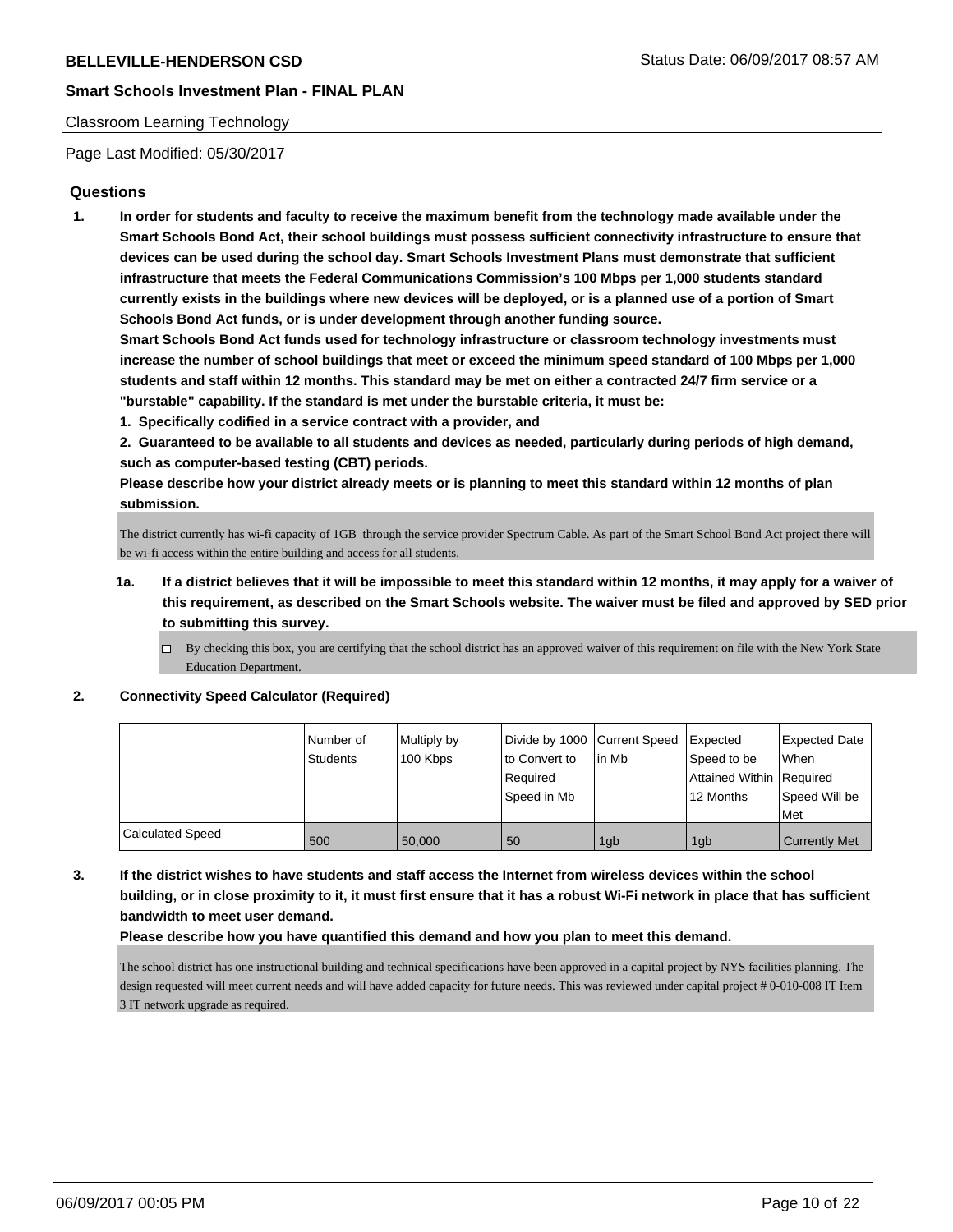# **BELLEVILLE-HENDERSON CSD** Status Date: 06/09/2017 08:57 AM

# **Smart Schools Investment Plan - FINAL PLAN**

#### Classroom Learning Technology

Page Last Modified: 05/30/2017

**4. All New York State public school districts are required to complete and submit an Instructional Technology Plan survey to the New York State Education Department in compliance with Section 753 of the Education Law and per Part 100.12 of the Commissioner's Regulations.**

**Districts that include educational technology purchases as part of their Smart Schools Investment Plan must have a submitted and approved Instructional Technology Plan survey on file with the New York State Education Department.**

- By checking this box, you are certifying that the school district has an approved Instructional Technology Plan survey on file with the New York State Education Department.
- **5. Describe the devices you intend to purchase and their compatibility with existing or planned platforms or systems. Specifically address the adequacy of each facility's electrical, HVAC and other infrastructure necessary to install and support the operation of the planned technology.**

The funds allocated will be used to enhance classroom technology by the acquisition of learning technology equipment including tablets, 140 iPads Air 2 Wi-Fi 16GB and 193 HP Chromebooks 14. They will be compatible with planned platforms and will have adequate electrical supply to support them.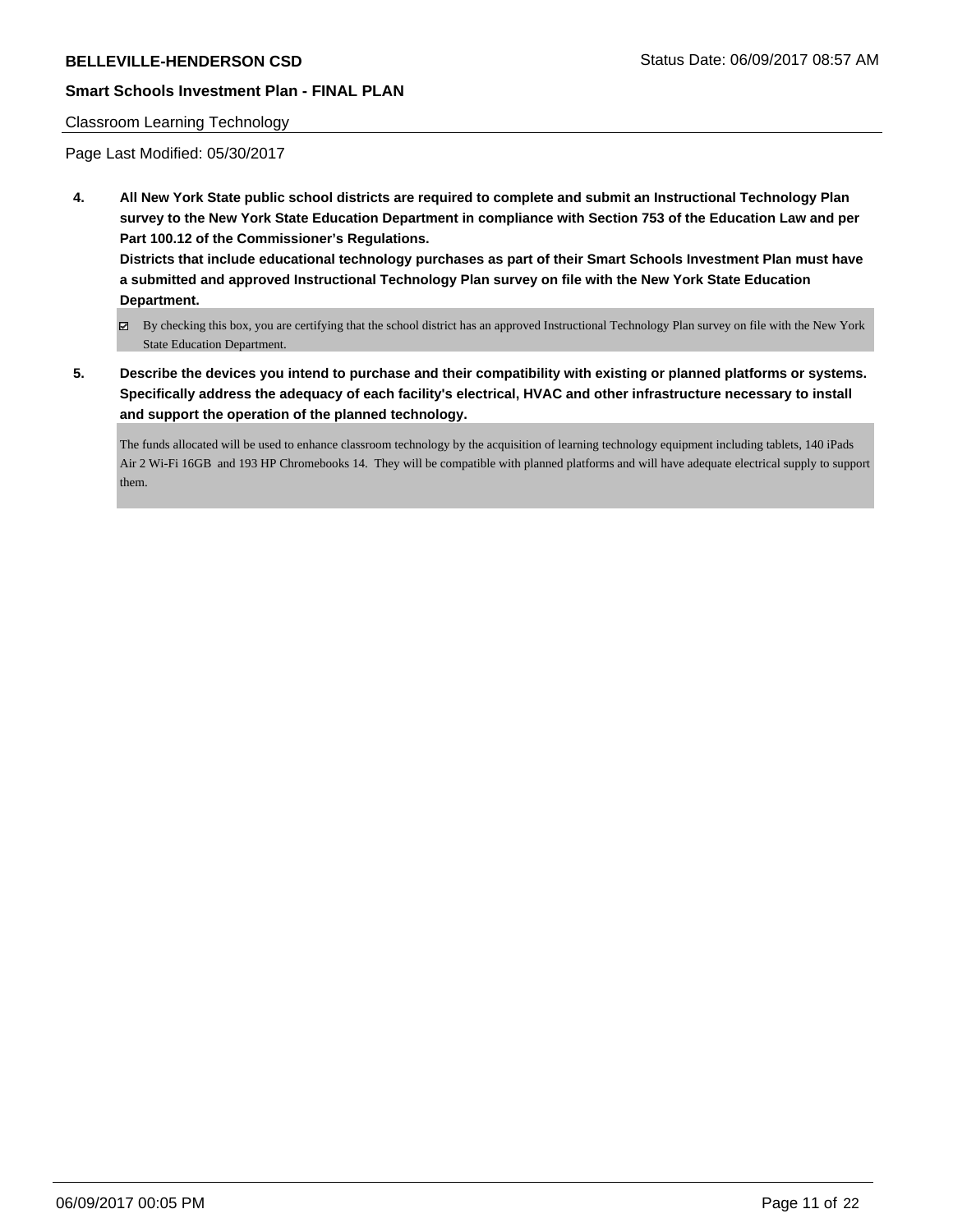#### Classroom Learning Technology

Page Last Modified: 05/30/2017

- **6. Describe how the proposed technology purchases will:**
	- **> enhance differentiated instruction;**
	- **> expand student learning inside and outside the classroom;**
	- **> benefit students with disabilities and English language learners; and**
	- **> contribute to the reduction of other learning gaps that have been identified within the district.**

**The expectation is that districts will place a priority on addressing the needs of students who struggle to succeed in a rigorous curriculum. Responses in this section should specifically address this concern and align with the district's Instructional Technology Plan (in particular Question 2 of E. Curriculum and Instruction: "Does the district's instructional technology plan address the needs of students with disabilities to ensure equitable access to instruction, materials and assessments?" and Question 3 of the same section: "Does the district's instructional technology plan address the provision of assistive technology specifically for students with disabilities to ensure access to and participation in the general curriculum?"**

The District's Technology Plan goals address how the technology will be used for our students with mild to profound learning deficits, behavior disorders, students with reading and written language difficulties, communication disorders, difficulties with fine and motor gross skills, visual impairments and hearing impairments. The following high-end to low-end technology resources are accessible to individual needs for our students with disabilities (SWD). Some of the assistive technology is deemed necessary through a student's Individualized Education Program (IEP). These resources are accessible for our students with disabilities to help them effectively engage in classroom learning. This includes word processing software so students with disabilities can participate in the writing process. Additionally, the devices will be used by general education students as the school transitions to one-to-one devices. Teachers and students at each grade level will have the opportunity to utilize the devices in an educational setting. Some teachers, especially in elementary school, will use apps to enhance their students' ELA and math skills. At the middle and high school level, students will be exposed to various platforms, specifically Google Drive and Canvas. Our ELL students will be using the devices for the translation of words, sentences, and stories, as well as an immersion for the math curriculum. Our district plans to use the devices to close learning gaps of students. Struggling students will be using the devices as supplementation from the grade level curriculum. Our teachers will supply their visual and auditory learners with the devices to individualize instruction. Finally, our high achieving students will use the devices to advance their learning of subject material that their classmates may not necessarily be exposed to. Communication technologies, hyperlinks, multimedia via internet, Smartboards, iPad, and word processor devices also are used.

Through the Committee of Special Education (CSE) and the Committee on Preschool Education (CPSE), the district has supported and provided assistive technology to students in need by completing assessments through the BoCES assistive technology team, by giving access to materials/resources/tools to bridge the barrier in student learning, and providing alternative communication devices to individual students as stated on their IEP. These supports are ongoing on a student needs basis. These supports and implementation of these tasks ensure access to and participation in the general education curriculum.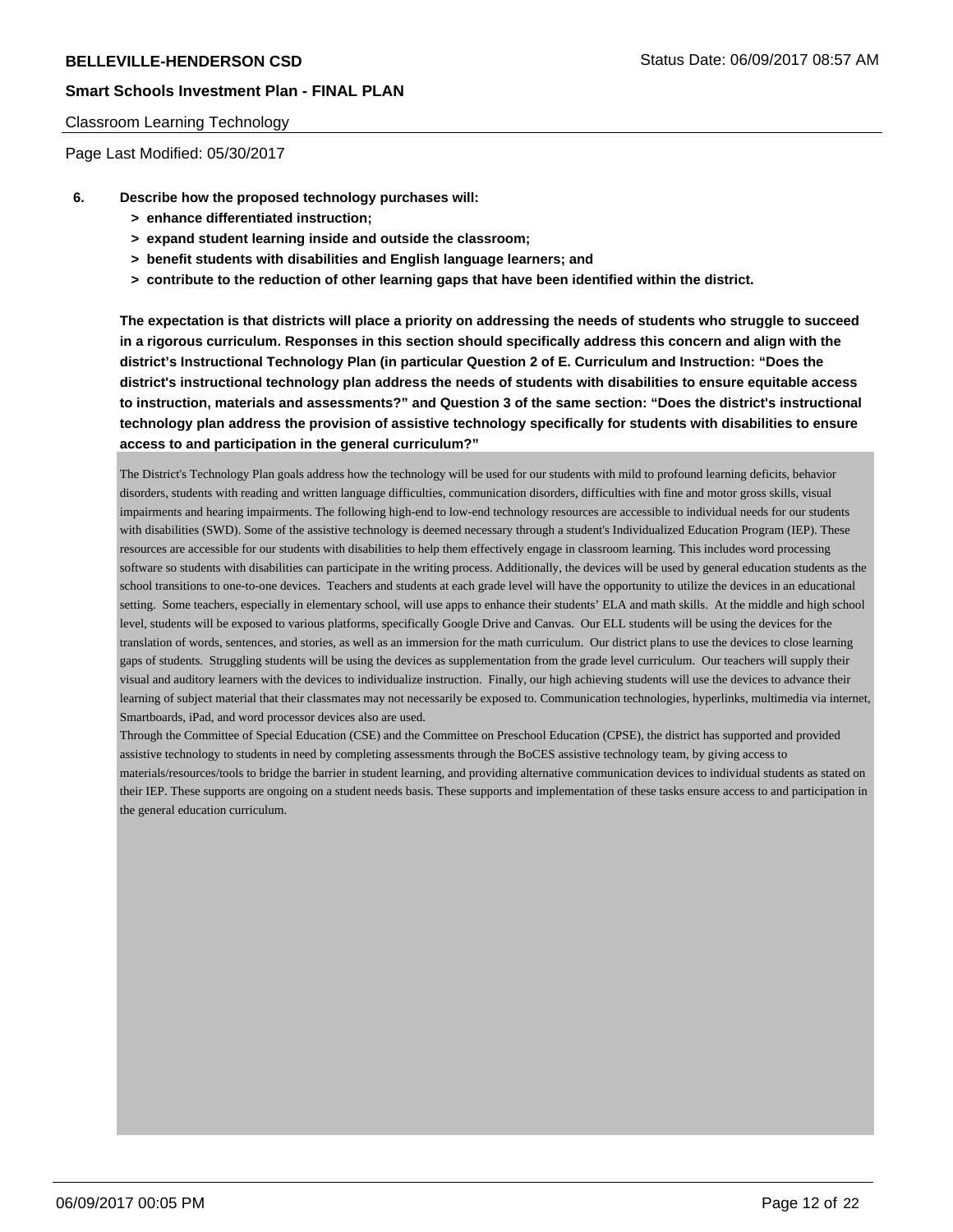#### Classroom Learning Technology

Page Last Modified: 05/30/2017

**7. Where appropriate, describe how the proposed technology purchases will enhance ongoing communication with parents and other stakeholders and help the district facilitate technology-based regional partnerships, including distance learning and other efforts.**

As more online resources are available and education is integrated with the technology the results will be the ability of parents and other stakeholders to communicate with the teachers online from virtually anywhere, i.e. home, work. This will allow all stakeholders to participate in improving the students' opportunities for a quality education.

Teachers will have endless opportunities to communicate with parents through the use of email and social media. Further, teachers will provide parents with website links for enhancement of learning.

Our district will have the opportunity to host workshops for districts across the county, state, and nation. Our teachers will have the chance to participate in distance learning and be provided with personal opportunities for virtual field trips, Skyping, Facetiming, and other variations of communication.

**8. Describe the district's plan to provide professional development to ensure that administrators, teachers and staff can employ the technology purchased to enhance instruction successfully.**

**Note: This response should be aligned and expanded upon in accordance with your district's response to Question 1 of F. Professional Development of your Instructional Technology Plan: "Please provide a summary of professional development offered to teachers and staff, for the time period covered by this plan, to support technology to enhance teaching and learning. Please include topics, audience and method of delivery within your summary."**

All teachers will receive Smartboard training through the local BoCES and turn-key.

Teachers grades 3-12 will receive Castle Learning training through the local BoCES and turn-key.

All teachers will receive Edoctrina training through the local BoCES and turn-key.

All teachers will receive one-to-one device training through the local BoCES and turn-key.

All teachers will receive Apps Training through the local BoCES and turn-key.

- **9. Districts must contact the SUNY/CUNY teacher preparation program that supplies the largest number of the district's new teachers to request advice on innovative uses and best practices at the intersection of pedagogy and educational technology.**
	- $\boxtimes$  By checking this box, you certify that you have contacted the SUNY/CUNY teacher preparation program that supplies the largest number of your new teachers to request advice on these issues.
	- **9a. Please enter the name of the SUNY or CUNY Institution that you contacted.**

SUNY at Oswego

**9b. Enter the primary Institution phone number.**

315-312-2500

**9c. Enter the name of the contact person with whom you consulted and/or will be collaborating with on innovative uses of technology and best practices.**

Pamela Michael

**10. A district whose Smart Schools Investment Plan proposes the purchase of technology devices and other hardware must account for nonpublic schools in the district.**

**Are there nonpublic schools within your school district?**

□ Yes

**Ø** No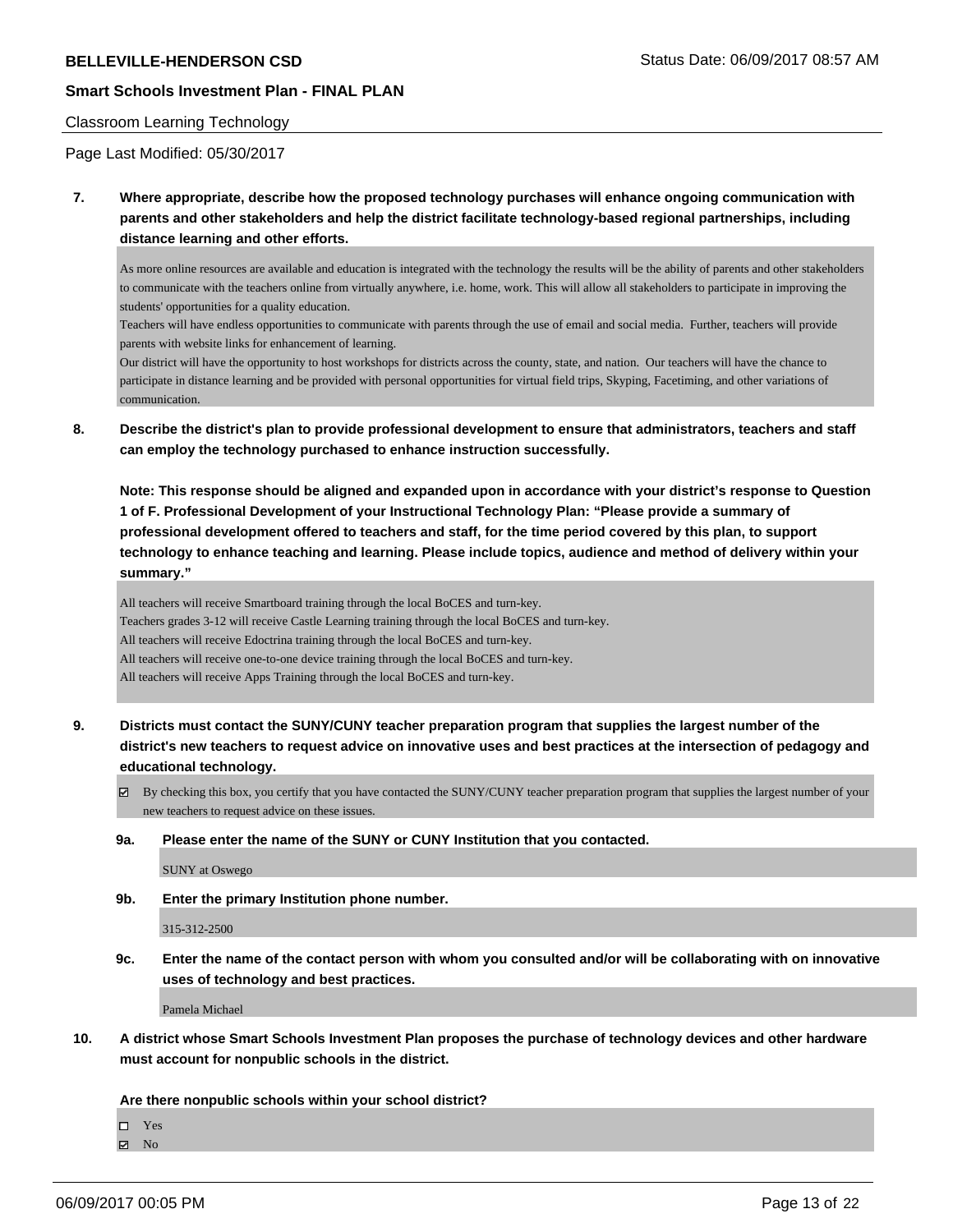#### Classroom Learning Technology

Page Last Modified: 05/30/2017

### **11. Nonpublic Classroom Technology Loan Calculator**

**The Smart Schools Bond Act provides that any Classroom Learning Technology purchases made using Smart Schools funds shall be lent, upon request, to nonpublic schools in the district. However, no school district shall be required to loan technology in amounts greater than the total obtained and spent on technology pursuant to the Smart Schools Bond Act and the value of such loan may not exceed the total of \$250 multiplied by the nonpublic school enrollment in the base year at the time of enactment.**

**See:**

**http://www.p12.nysed.gov/mgtserv/smart\_schools/docs/Smart\_Schools\_Bond\_Act\_Guidance\_04.27.15\_Final.pdf.**

|                                       | 1. Classroom<br>Technology<br>Sub-allocation | 2. Public<br>l Enrollment<br>$(2014-15)$ | 3. Nonpublic<br>Enrollment<br>$(2014-15)$ | l 4. Sum of<br>Public and<br>l Nonpublic<br>l Enrollment | 15. Total Per<br>Pupil Sub-<br>lallocation | 6. Total<br>Nonpublic Loan  <br>Amount                                                        |
|---------------------------------------|----------------------------------------------|------------------------------------------|-------------------------------------------|----------------------------------------------------------|--------------------------------------------|-----------------------------------------------------------------------------------------------|
| Calculated Nonpublic Loan<br>l Amount |                                              |                                          |                                           |                                                          |                                            | (No Response)   (No Response)   (No Response)   (No Response)   (No Response)   (No Response) |

**12. To ensure the sustainability of technology purchases made with Smart Schools funds, districts must demonstrate a long-term plan to maintain and replace technology purchases supported by Smart Schools Bond Act funds. This sustainability plan shall demonstrate a district's capacity to support recurring costs of use that are ineligible for Smart Schools Bond Act funding such as device maintenance, technical support, Internet and wireless fees, maintenance of hotspots, staff professional development, building maintenance and the replacement of incidental items. Further, such a sustainability plan shall include a long-term plan for the replacement of purchased devices and equipment at the end of their useful life with other funding sources.**

 $\boxtimes$  By checking this box, you certify that the district has a sustainability plan as described above.

**13. Districts must ensure that devices purchased with Smart Schools Bond funds will be distributed, prepared for use, maintained and supported appropriately. Districts must maintain detailed device inventories in accordance with generally accepted accounting principles.**

By checking this box, you certify that the district has a distribution and inventory management plan and system in place.

**14. If you are submitting an allocation for Classroom Learning Technology complete this table. Note that the calculated Total at the bottom of the table must equal the Total allocation for this category that you entered in the SSIP Overview overall budget.**

|                         | Sub-Allocation |
|-------------------------|----------------|
| Interactive Whiteboards | $\overline{0}$ |
| Computer Servers        | (No Response)  |
| Desktop Computers       | (No Response)  |
| <b>Laptop Computers</b> | 51,368         |
| <b>Tablet Computers</b> | 52,360         |
| <b>Other Costs</b>      | (No Response)  |
| Totals:                 | 103,728        |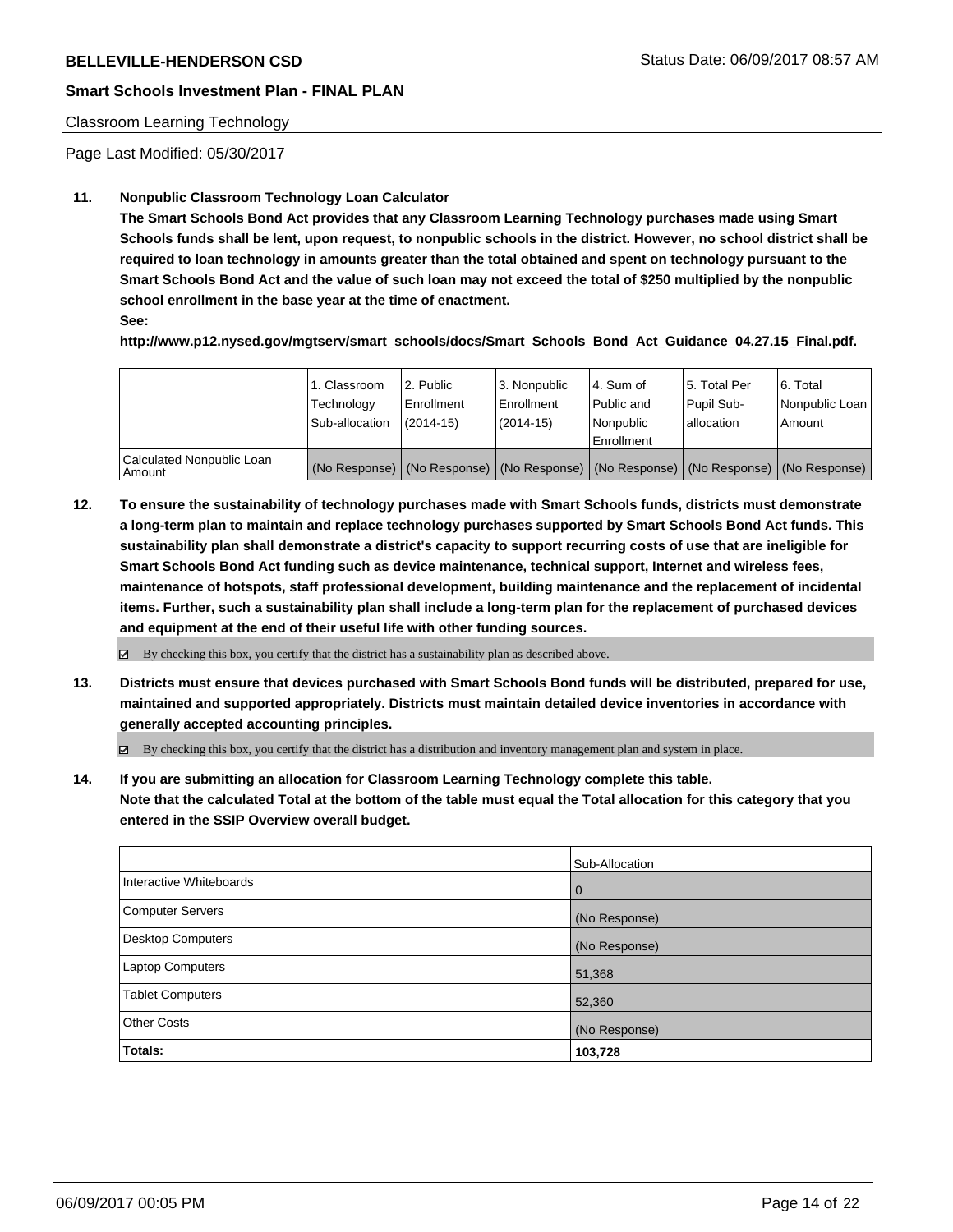#### Classroom Learning Technology

Page Last Modified: 05/30/2017

**15. Please detail the type, quantity, per unit cost and total cost of the eligible items under each sub-category. This is especially important for any expenditures listed under the "Other" category. All expenditures must be capital-bond eligible to be reimbursed through the SSBA. If you have any questions, please contact us directly through smartschools@nysed.gov.**

**Please specify in the "Item to be Purchased" field which specific expenditures and items are planned to meet the district's nonpublic loan requirement, if applicable.**

**NOTE: Wireless Access Points that will be loaned/purchased for nonpublic schools should ONLY be included in this category, not under School Connectivity, where public school districts would list them. Add rows under each sub-category for additional items, as needed.**

| Select the allowable expenditure | I Item to be Purchased | Quantity | Cost per Item | <b>Total Cost</b> |
|----------------------------------|------------------------|----------|---------------|-------------------|
| type.                            |                        |          |               |                   |
| Repeat to add another item under |                        |          |               |                   |
| each type.                       |                        |          |               |                   |
| <b>Tablet Computers</b>          | Ipads                  | 140      | 374           | 52,360            |
| <b>Laptop Computers</b>          | Chromebooks            | 193      | 266           | 51,368            |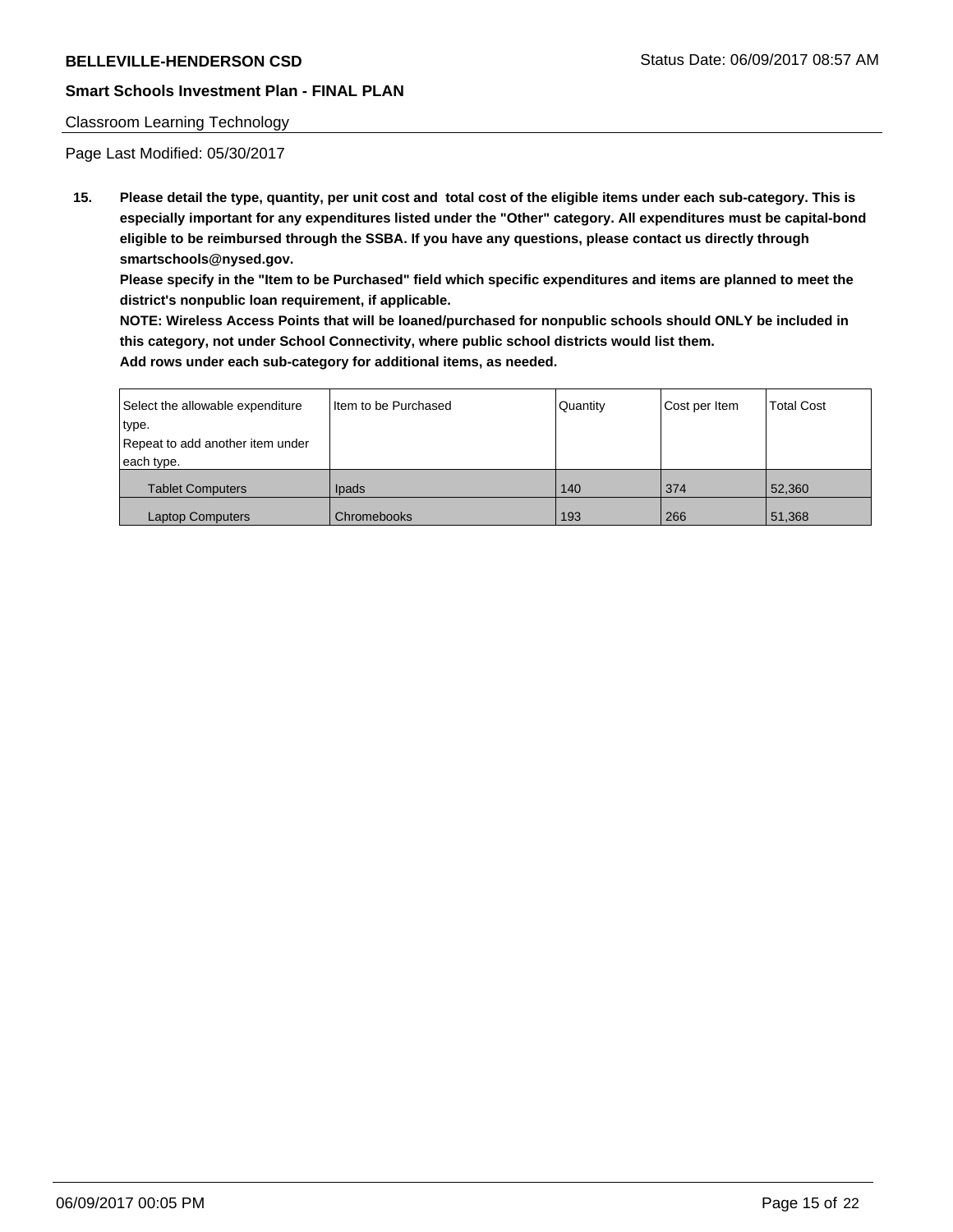#### Pre-Kindergarten Classrooms

Page Last Modified: 05/30/2017

#### **Group 1**

**1. Provide information regarding how and where the district is currently serving pre-kindergarten students and justify the need for additional space with enrollment projections over 3 years.**

(No Response)

- **2. Describe the district's plan to construct, enhance or modernize education facilities to accommodate prekindergarten programs. Such plans must include:**
	- **Specific descriptions of what the district intends to do to each space;**
	- **An affirmation that pre-kindergarten classrooms will contain a minimum of 900 square feet per classroom;**
	- **The number of classrooms involved;**
	- **The approximate construction costs per classroom; and**
	- **Confirmation that the space is district-owned or has a long-term lease that exceeds the probable useful life of the improvements.**

(No Response)

**3. Smart Schools Bond Act funds may only be used for capital construction costs. Describe the type and amount of additional funds that will be required to support ineligible ongoing costs (e.g. instruction, supplies) associated with any additional pre-kindergarten classrooms that the district plans to add.**

(No Response)

**4. All plans and specifications for the erection, repair, enlargement or remodeling of school buildings in any public school district in the State must be reviewed and approved by the Commissioner. Districts that plan capital projects using their Smart Schools Bond Act funds will undergo a Preliminary Review Process by the Office of Facilities Planning.**

**Please indicate on a separate row each project number given to you by the Office of Facilities Planning.**

| Project Number |  |
|----------------|--|
| (No Response)  |  |

**5. If you have made an allocation for Pre-Kindergarten Classrooms, complete this table. Note that the calculated Total at the bottom of the table must equal the Total allocation for this category that you entered in the SSIP Overview overall budget.**

|                                          | Sub-Allocation |
|------------------------------------------|----------------|
| Construct Pre-K Classrooms               | (No Response)  |
| Enhance/Modernize Educational Facilities | (No Response)  |
| Other Costs                              | (No Response)  |
| Totals:                                  | 0              |

**6. Please detail the type, quantity, per unit cost and total cost of the eligible items under each sub-category. This is especially important for any expenditures listed under the "Other" category. All expenditures must be capital-bond eligible to be reimbursed through the SSBA. If you have any questions, please contact us directly through smartschools@nysed.gov.**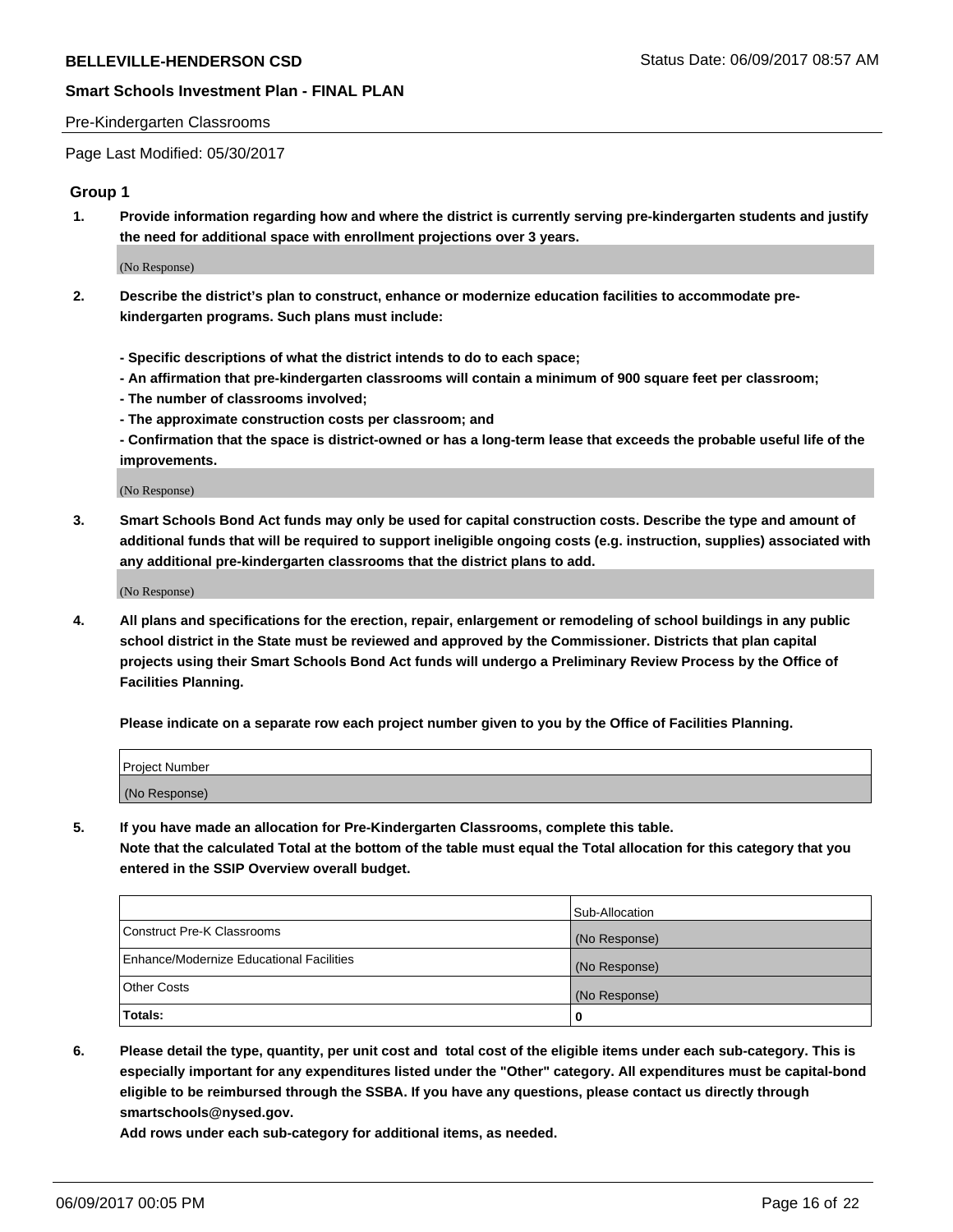# **BELLEVILLE-HENDERSON CSD** Status Date: 06/09/2017 08:57 AM

# **Smart Schools Investment Plan - FINAL PLAN**

# Pre-Kindergarten Classrooms

Page Last Modified: 05/30/2017

| Select the allowable expenditure | Item to be purchased | Quantity      | Cost per Item | <b>Total Cost</b> |
|----------------------------------|----------------------|---------------|---------------|-------------------|
| type.                            |                      |               |               |                   |
| Repeat to add another item under |                      |               |               |                   |
| each type.                       |                      |               |               |                   |
| (No Response)                    | (No Response)        | (No Response) | (No Response) | (No Response)     |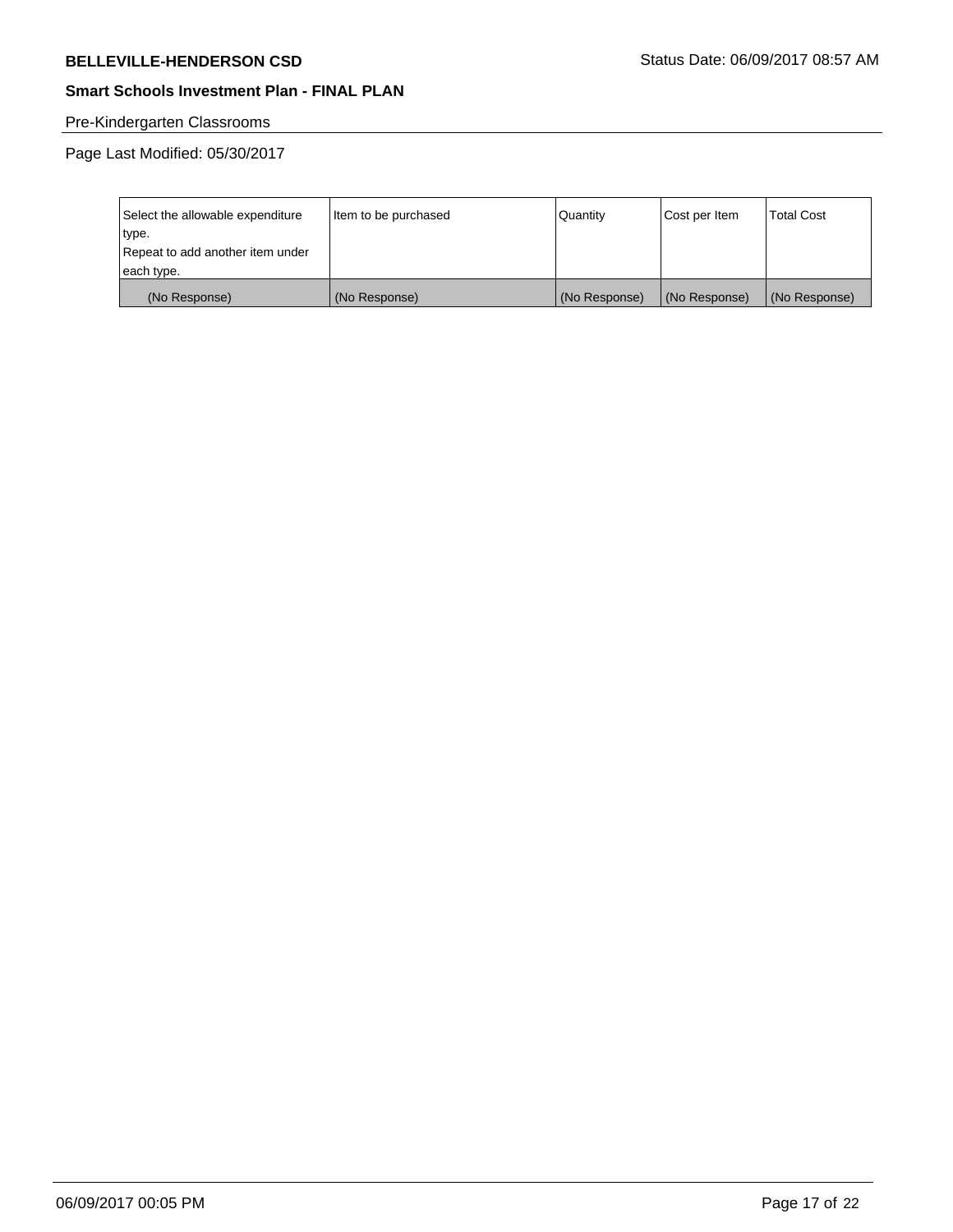#### Replace Transportable Classrooms

Page Last Modified: 05/30/2017

#### **Group 1**

**1. Describe the district's plan to construct, enhance or modernize education facilities to provide high-quality instructional space by replacing transportable classrooms.**

(No Response)

**2. All plans and specifications for the erection, repair, enlargement or remodeling of school buildings in any public school district in the State must be reviewed and approved by the Commissioner. Districts that plan capital projects using their Smart Schools Bond Act funds will undergo a Preliminary Review Process by the Office of Facilities Planning.**

**Please indicate on a separate row each project number given to you by the Office of Facilities Planning.**

| Project Number |  |
|----------------|--|
| (No Response)  |  |

**3. For large projects that seek to blend Smart Schools Bond Act dollars with other funds, please note that Smart Schools Bond Act funds can be allocated on a pro rata basis depending on the number of new classrooms built that directly replace transportable classroom units.**

**If a district seeks to blend Smart Schools Bond Act dollars with other funds describe below what other funds are being used and what portion of the money will be Smart Schools Bond Act funds.**

(No Response)

**4. If you have made an allocation for Replace Transportable Classrooms, complete this table. Note that the calculated Total at the bottom of the table must equal the Total allocation for this category that you entered in the SSIP Overview overall budget.**

|                                                | Sub-Allocation |
|------------------------------------------------|----------------|
| Construct New Instructional Space              | (No Response)  |
| Enhance/Modernize Existing Instructional Space | (No Response)  |
| Other Costs                                    | (No Response)  |
| Totals:                                        | $\Omega$       |

**5. Please detail the type, quantity, per unit cost and total cost of the eligible items under each sub-category. This is especially important for any expenditures listed under the "Other" category. All expenditures must be capital-bond eligible to be reimbursed through the SSBA. If you have any questions, please contact us directly through smartschools@nysed.gov.**

| Select the allowable expenditure | Item to be purchased | Quantity      | Cost per Item | <b>Total Cost</b> |
|----------------------------------|----------------------|---------------|---------------|-------------------|
| 'type.                           |                      |               |               |                   |
| Repeat to add another item under |                      |               |               |                   |
| each type.                       |                      |               |               |                   |
| (No Response)                    | (No Response)        | (No Response) | (No Response) | (No Response)     |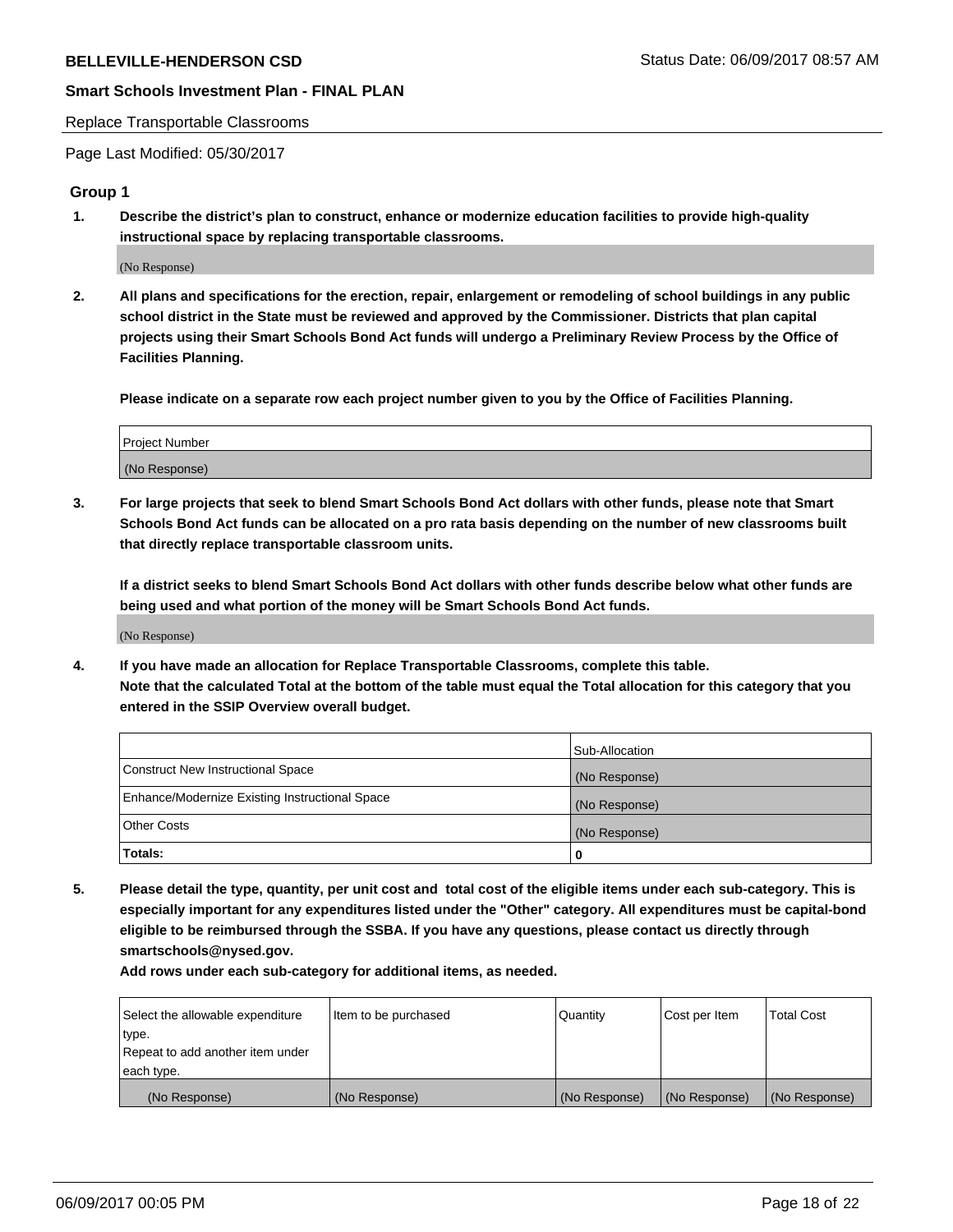#### High-Tech Security Features

Page Last Modified: 05/24/2017

#### **Group 1**

**1. Describe how you intend to use Smart Schools Bond Act funds to install high-tech security features in school buildings and on school campuses.**

(No Response)

**2. All plans and specifications for the erection, repair, enlargement or remodeling of school buildings in any public school district in the State must be reviewed and approved by the Commissioner. Districts that plan capital projects using their Smart Schools Bond Act funds will undergo a Preliminary Review Process by the Office of Facilities Planning.** 

**Please indicate on a separate row each project number given to you by the Office of Facilities Planning.**

| Project Number |  |
|----------------|--|
|                |  |
|                |  |
|                |  |
| (No Response)  |  |
|                |  |

- **3. Was your project deemed eligible for streamlined Review?**
	- Yes  $\hfill \square$  No
- **4. Include the name and license number of the architect or engineer of record.**

| <b>Name</b>   | License Number |
|---------------|----------------|
| (No Response) | (No Response)  |

**5. If you have made an allocation for High-Tech Security Features, complete this table. Note that the calculated Total at the bottom of the table must equal the Total allocation for this category that you entered in the SSIP Overview overall budget.**

|                                                      | Sub-Allocation |
|------------------------------------------------------|----------------|
| Capital-Intensive Security Project (Standard Review) | (No Response)  |
| <b>Electronic Security System</b>                    | (No Response)  |
| <b>Entry Control System</b>                          | (No Response)  |
| Approved Door Hardening Project                      | (No Response)  |
| <b>Other Costs</b>                                   | (No Response)  |
| Totals:                                              | 0              |

**6. Please detail the type, quantity, per unit cost and total cost of the eligible items under each sub-category. This is especially important for any expenditures listed under the "Other" category. All expenditures must be capital-bond eligible to be reimbursed through the SSBA. If you have any questions, please contact us directly through smartschools@nysed.gov.**

| (No Response)                    | (No Response)        | (No Response)   | (No Response) | (No Response)     |
|----------------------------------|----------------------|-----------------|---------------|-------------------|
| each type.                       |                      |                 |               |                   |
| Repeat to add another item under |                      |                 |               |                   |
| type.                            |                      |                 |               |                   |
| Select the allowable expenditure | Item to be purchased | <b>Quantity</b> | Cost per Item | <b>Total Cost</b> |
|                                  |                      |                 |               |                   |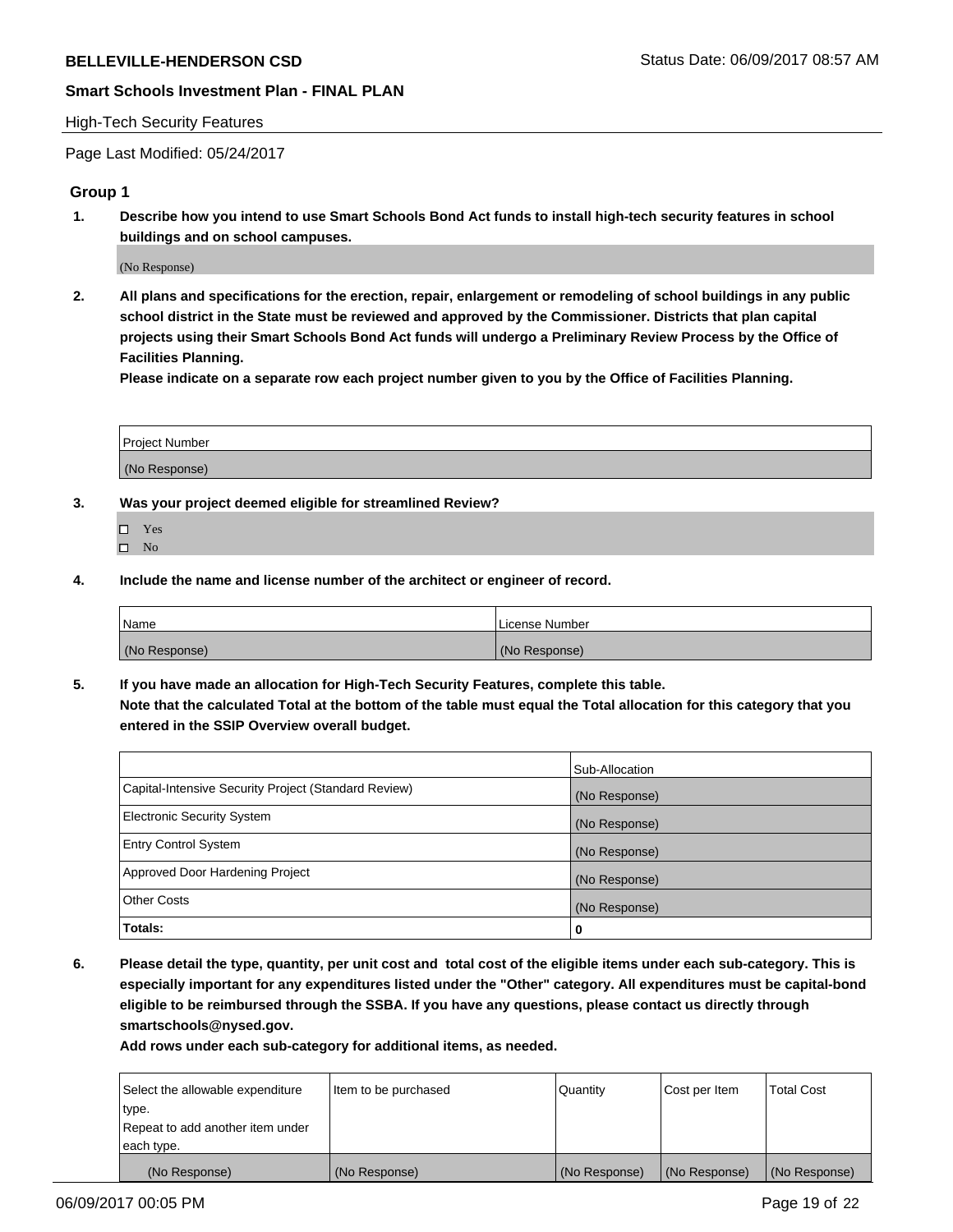# High-Tech Security Features

Page Last Modified: 05/24/2017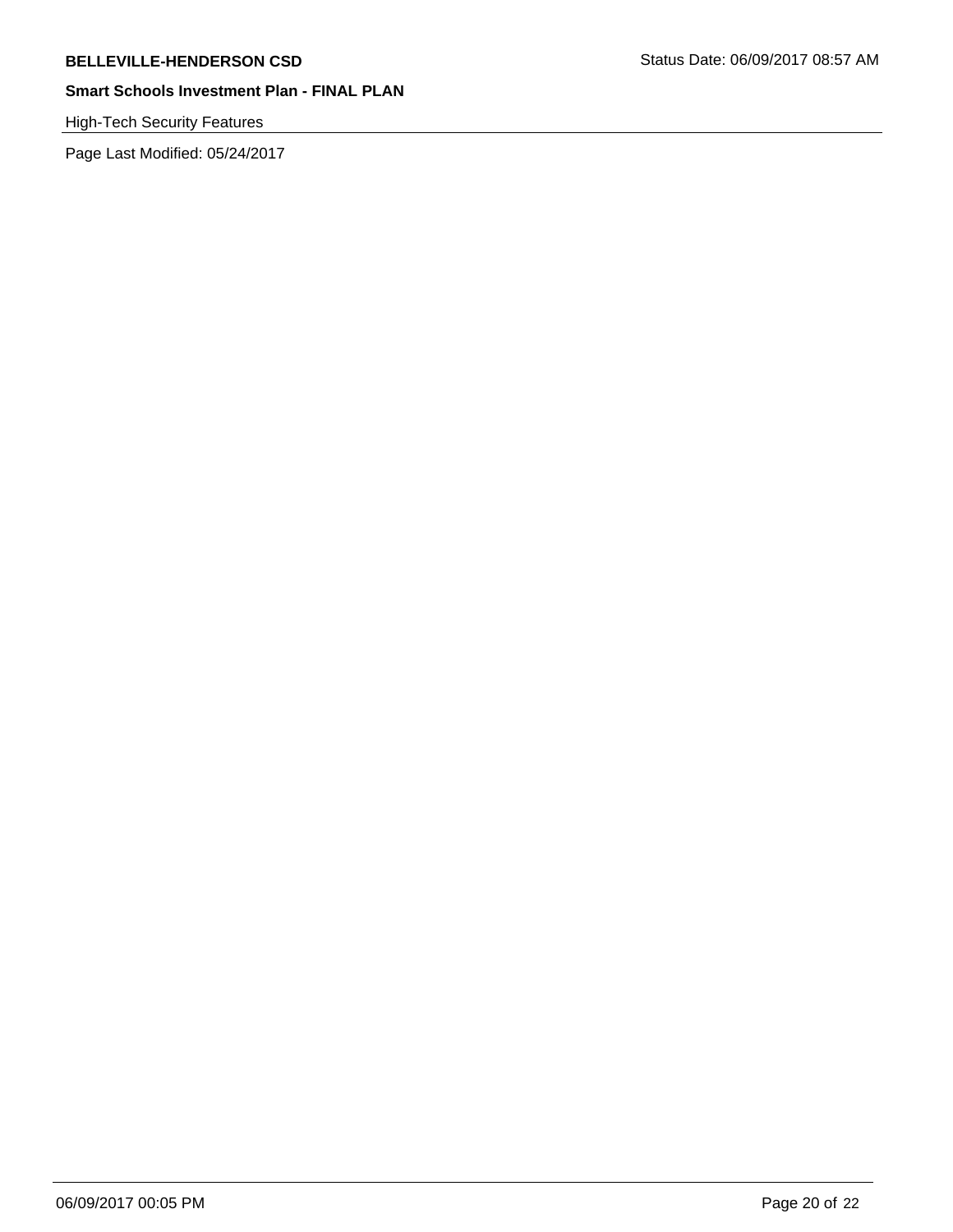Report